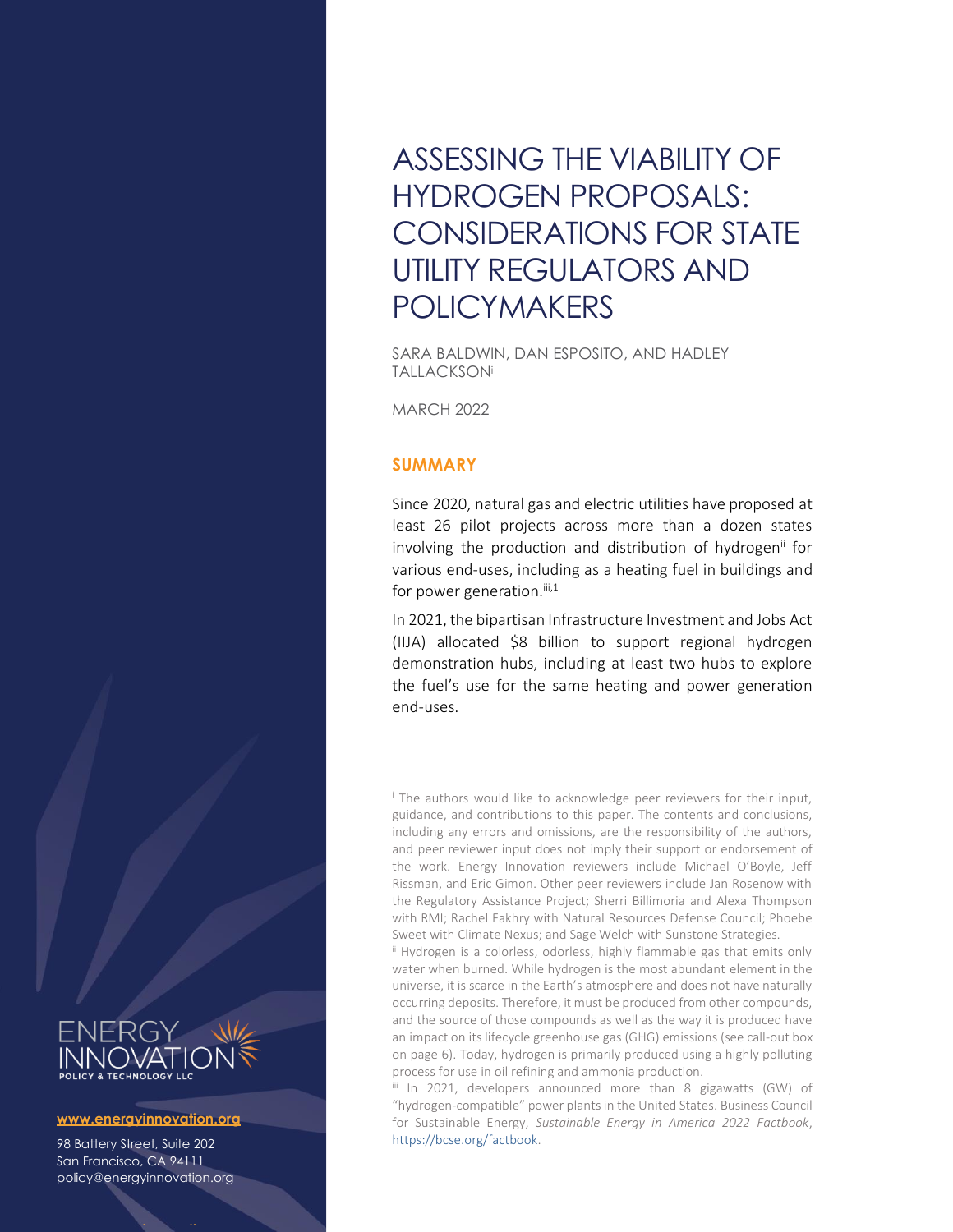Hydrogen's promise as a viable fuel for these applications is premised on two assumptions: First, since hydrogen releases no greenhouse gases (GHG) when burned, it can be blended with fossil fuels (namely, natural gas<sup>iv</sup>) to support building and power sector decarbonization. Second, it will allow utilities to use or repurpose existing natural gas infrastructure, thereby minimizing costs and disruption to consumers. However, these are false premises.

The existing body of research suggests blending hydrogen with natural gas for use in buildings or for power generation is highly inefficient and does little to reduce GHG emissions. Instead, it might thwart more viable decarbonization pathways while increasing consumer costs, exacerbating air pollution, and imposing safety risks. Together, these barriers suggest hydrogen should play a far more limited role in supporting a carbon-free economy, reserved for the hardest-to-decarbonize end-uses for which no alternatives exist.

In the face of growing momentum and enthusiasm for hydrogen, state utility regulators and policymakers should be highly scrupulous and discerning of hydrogen blending proposals and avoid costly dead ends on the road to a decarbonized future.

This paper aims to help state utility regulators and policymakers (including legislators, air regulators, state energy offices, and governors) assess proposed hydrogen projects and programs intended to support decarbonizing certain end-use applications, particularly for heating in buildings and for electricity generation.<sup>v</sup> While hydrogen can be produced in many ways, this paper focuses on *green hydrogen*—produced from water and renewable electricity—as it is the only scalable source of GHG emissions-free hydrogen available today (see call-out box on page 6).

#### **TOP-LINE RESEARCH FINDINGS INCLUDE:**

Using hydrogen in buildings creates major challenges and safety risks throughout the existing natural gas infrastructure system because of the difference in chemical properties between hydrogen and methane (the primary component of natural gas).

iv Natural gas is a gaseous fossil fuel, consisting largely of methane and occurring naturally underground, often in association with petroleum. It is used as a fuel for heating, cooking, and power generation, and as a feedstock for industrial processes. Natural gas emits carbon dioxide  $(CO<sub>2</sub>)$  when burned. Additionally, methane leaked during natural gas production and throughout the pipeline transmission and distribution system is a more potent GHG with a global warming potential (GWP) of 28-36 over 100 years (compared to CO<sub>2</sub>, which has a GWP of 1). That means that methane is 28 to 36 times as potent as CO<sub>2</sub> at trapping heat in the atmosphere. T. Lauvaux et al., "Global assessment of oil and gas methane ultra-emitters," *Science,* 375 (February 2022): 557-561,

[https://www.science.org/doi/10.1126/science.abj4351;](https://www.science.org/doi/10.1126/science.abj4351) U.S. Environmental Protection Agency, *Understanding Global Warming Potentials*[, https://www.epa.gov/ghgemissions/understanding-global-warming-potentials.](https://www.epa.gov/ghgemissions/understanding-global-warming-potentials)

<sup>v</sup> The scope of this paper is on the end-uses most applicable to state utility regulatory oversight; it excludes a more indepth evaluation of hydrogen's other potential end-uses in applications such as heavy industry, commercial shipping, and aviation.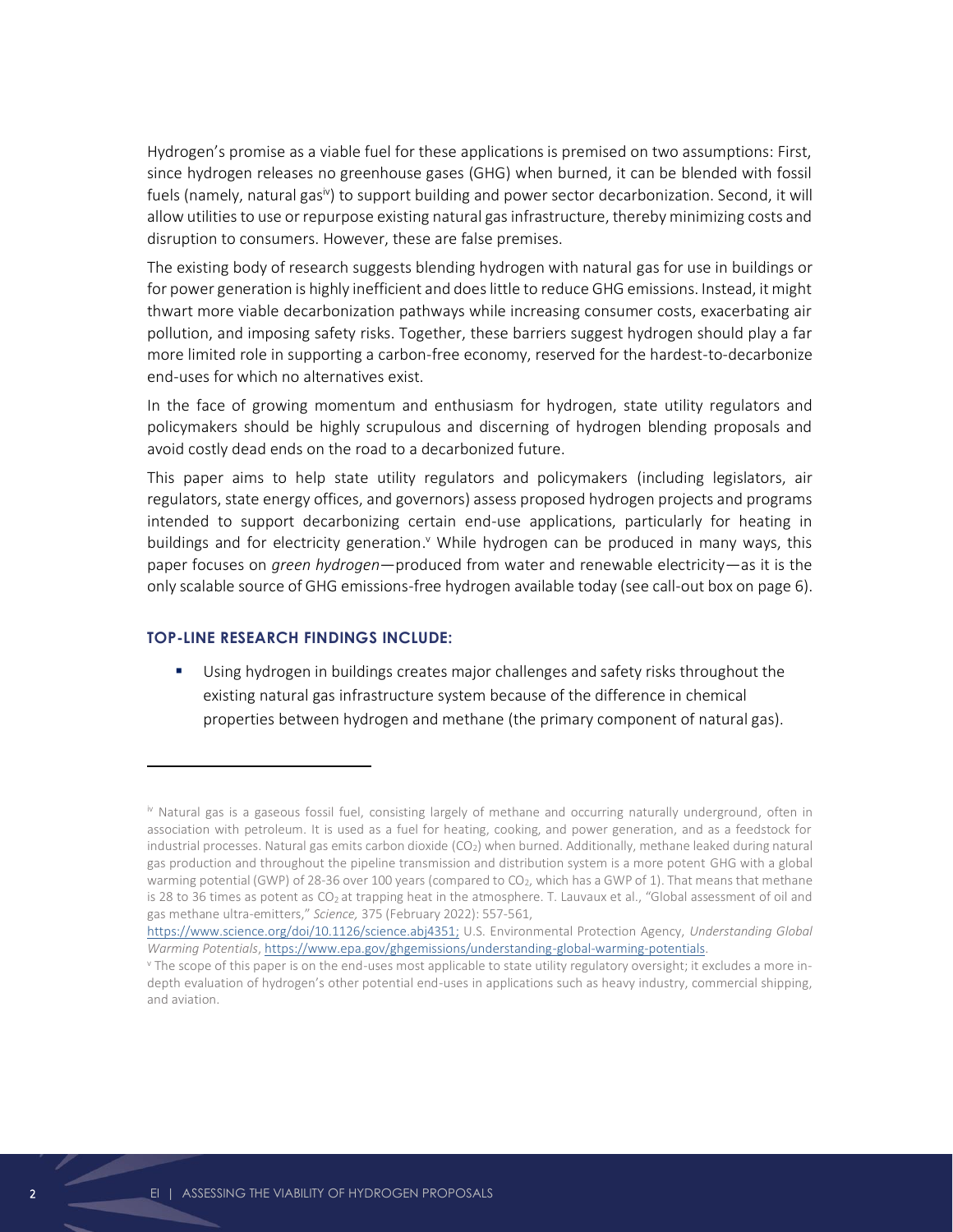Hydrogen cannot be readily swapped for methane for use in heating or consumer appliances above a 5 to 20 percent blend with natural gas without enormous costs and disruption, and low blends achieve very few GHG emissions reductions while increasing nitrogen oxide (NOx) pollution.

- Electrification, which involves replacing building equipment and appliances that burn natural gas (or other delivered fuels such as propane or fuel oil) with high-efficiency electric alternatives, results in a far more efficient use of clean electricity than green hydrogen, giving this pathway a fundamental economic advantage. Achieving building sector decarbonization via electrification versus a transition to 100 percent green hydrogen would require less utility capital investment and bolster the reliability and resilience of the electric distribution system.
- Green hydrogen might be suitable to provide long-duration energy storage in the power sector to help decarbonize the last 10 percent of electricity generation on the path to 100 percent clean electricity. But the fuel has limited value until such grid services are needed, and other emerging technologies could potentially provide these services at lower cost or without exacerbating local air pollution from burning hydrogen in gas-fired power plants.
- Though not discussed at length in this paper, green hydrogen may be best suited for addressing harder-to-decarbonize sectors of the economy, such as industrial feedstocks, marine shipping, and aviation. However, these use cases do not necessitate converting most existing natural gas pipeline infrastructure to carry hydrogen, nor do they necessarily warrant approvals from utility regulators.

When considering a proposed building or power sector hydrogen project, utility regulators and policymakers should assess green hydrogen on its merits and limitations, within the context of available alternatives. Otherwise, these projects risk dead end outcomes, increased ratepayer costs, unnecessary public health and safety risks, and few emissions reductions. They can also distract from proven pathways for more rapid and cost-effective decarbonization of gas and electric utility systems.

#### **TOP-LINE POLICY RECOMMENDATIONS INCLUDE:**

Utility regulators should exercise skepticism when considering ratepayer-funded proposals to blend hydrogen with natural gas for distribution in pipelines or use in power plants, and they should place a high burden of proof on utilities to demonstrate how these investments support a viable and cost-effective long-term decarbonization strategy relative to alternatives.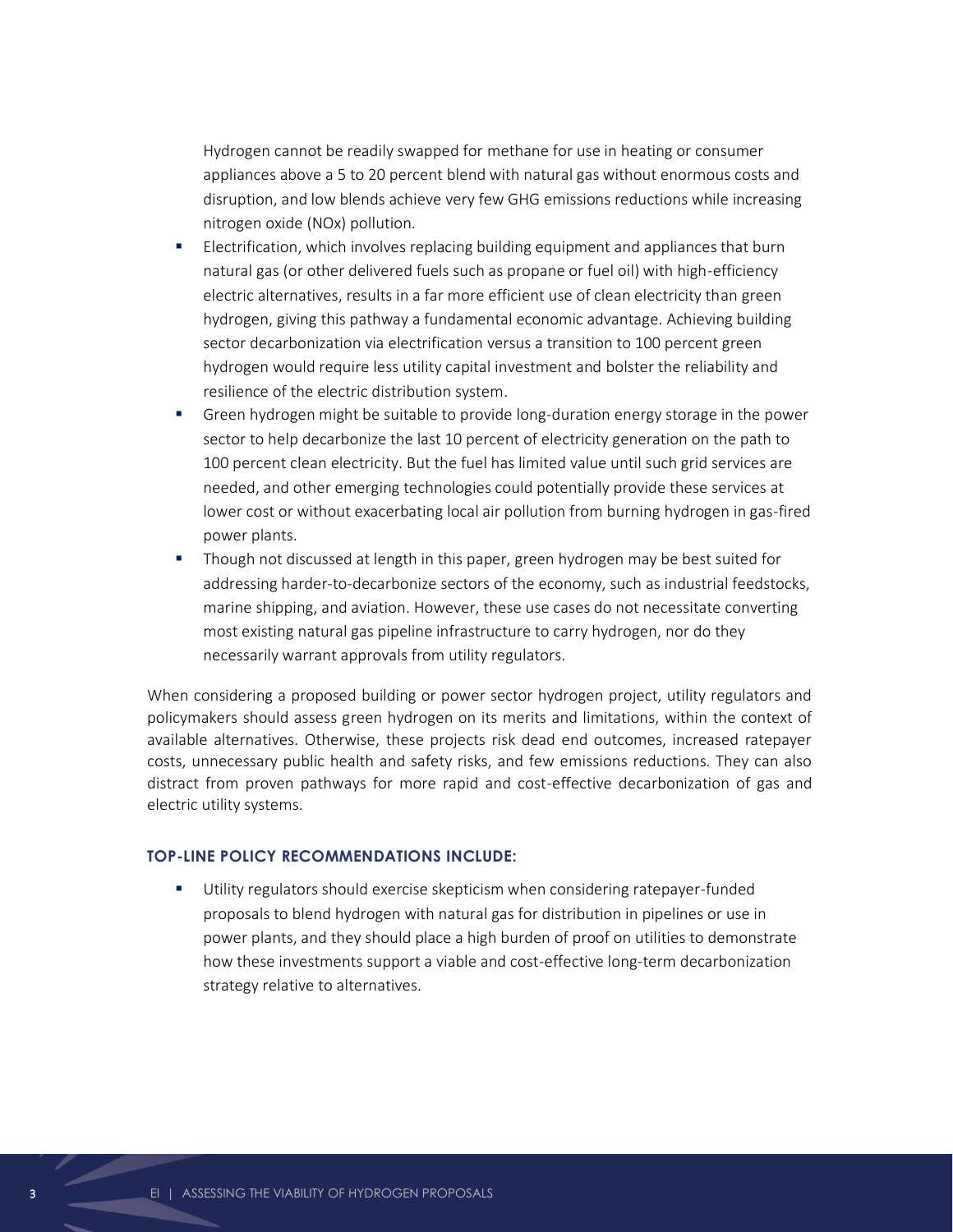- Where ratepayer-funded pilot projects are already underway, utility regulators should define clear goals, outcomes, and metrics for assessing learning with specific relevance to the utility's jurisdiction. More general research on technological advancements of green hydrogen production and improvements of end uses is better suited for the federal government and the private sector.
- Utility regulators should look to proven, least-regrets alternatives to hydrogen that help electric and gas utilities (and states) achieve their decarbonization targets, such as electrifying buildings, bolstering energy efficiency programs, directing gas utilities to identify and seal methane leaks, and deploying more renewables and battery storage.<sup>vi</sup>
- State policymakers should explore using green hydrogen in the hardest-to-decarbonize sectors of the economy, such as industrial feedstocks, aviation, and marine shipping; however, regulated utilities' role in supporting this effort might best be limited to providing clean electricity to these sectors for electrolysis to produce green hydrogen.

#### **CONTEXT**

Today, hydrogen producers in the United States generate 95 percent of the fuel<sup>2</sup> via a highly carbon-intensive process using methane as the feedstock, with the majority<sup>3</sup> of this gray hydrogen destined<sup>4</sup> for use in oil refining (60 percent) and ammonia production (30 percent).<sup>vii</sup> Current hydrogen production accounts for around 1.3 percent of U.S. GHG emissions and causes other air pollution (primarily NOx). Viii However, producers can reduce and even eliminate hydrogen's GHG

vi Modeling from Energy Innovation shows that meeting U.S. "Nationally Determined Contribution" for reducing GHG emissions at a scale and pace to remain below 1.5 degree Celsius of warming will require electrification across buildings, transportation, and industry. Electrifying all existing and new buildings is the key policy driver for emissions reductions from the buildings sector. Robbie Orvis and Megan Mahajan, *A 1.5°C NDC for Climate Leadership by the United States* (April 2021), [https://energyinnovation.org/publication/a-1-5-celsius-pathway-to-climate-leadership-for-the-united](https://energyinnovation.org/publication/a-1-5-celsius-pathway-to-climate-leadership-for-the-united-states/)[states/.](https://energyinnovation.org/publication/a-1-5-celsius-pathway-to-climate-leadership-for-the-united-states/)

vii Gray hydrogen usage data was estimated from Mark F. Ruth et al., *The Technical and Economic Potential of the H2@Scale Concept within the United States,* NREL/TP-6A20-77610 (October 2020), [https://www.nrel.gov/docs/fy21osti/77610.pdf,](https://www.nrel.gov/docs/fy21osti/77610.pdf) Table ES-1.

viii GHG emissions from hydrogen production relative to total U.S. emissions were calculated by applying an emission factor o[f 9.0 kilograms of CO](https://pubs.acs.org/doi/10.1021/acs.est.8b06197)<sub>2</sub> per kilogram of hydrogen produced via steam methane reformation to the 95 percent of the 10 million metric tons of hydrogen produced in the U.S. using this method. Pingping Sun et al., "Criteria Air Pollutants and Greenhouse Gas Emissions from Hydrogen Production in U.S. Steam Methane Reforming Facilities," Environ. Sci. Technol., 53, no. 12 (2019), 7103–7113; Office of Energy Efficiency & Renewable Energy, "Hydrogen Production," [https://www.energy.gov/eere/fuelcells/hydrogen-production.](https://www.energy.gov/eere/fuelcells/hydrogen-production) The emission factor accounts for the CO<sub>2</sub> released from the reaction to produce hydrogen and the associated natural gas combustion emissions, excluding upstream methane and downstream hydrogen leakage. The value was then compared to the 2019 total U.S. GHG emissions of 6,588 million metric tons of C[O](https://www.epa.gov/ghgemissions/inventory-us-greenhouse-gas-emissions-and-sinks)<sub>2</sub>[e.](https://www.epa.gov/ghgemissions/inventory-us-greenhouse-gas-emissions-and-sinks) Environmental Protection Agency, Inventory of U.S. Greenhouse Gas Emissions and Sinks: Public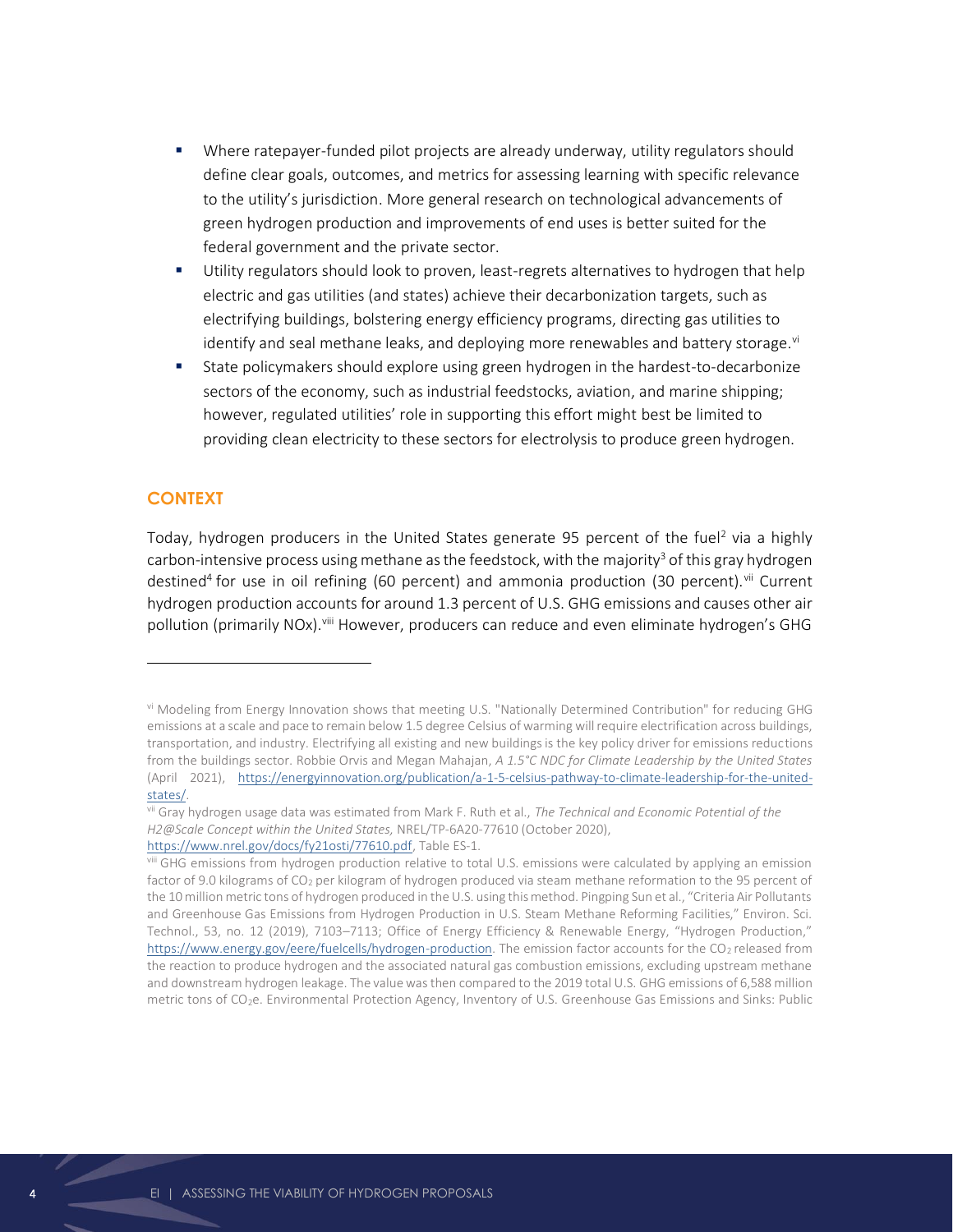emissions, such as by capturing and storing some of the associated carbon dioxide (CO<sub>2</sub>), which is referred to as blue hydrogen, or by using electricity to strip hydrogen from water molecules through a process called electrolysis. Using renewable energy for electrolysis produces green hydrogen—currently the only viable option for producing fully decarbonized hydrogen at scale.

Many U.S. gas and electric utilities are exploring potential decarbonization pathways in response to legislation, regulation, investor interest, or public pressure. Their approaches vary, and most are still in the concept or pilot phase. However, since 2020, utilities have proposed at least 26 hydrogen pilot projects<sup>5</sup> across more than a dozen states. The projects range in scope from the production, transmission, distribution, and storage of hydrogen to end-use opportunities such as power generation, transportation, buildings, and appliances. Many of these proposals involve blending blue or green hydrogen with natural gas to reduce the carbon intensity of the fuel for use in buildings, industry, or power generation. Some projects are moving forward quickly—in October 2021, New Jersey Resources Corp. became the first U.S. gas utility to blend hydrogen into its distribution system to serve its customers.<sup>6</sup> Many utilities are also asking their state regulators for cost recovery from ratepayers for these projects.<sup>7</sup>

While hydrogen proposals claim to offer a swift route to decarbonization, closer scrutiny reveals a more difficult path. Green hydrogen likely cannot offer economically viable and scalable solutions to meet GHG reduction goals for the buildings sector and has limited economic potential in the power sector. To the extent hydrogen proposals are pursued at the expense of more viable alternatives, they may constitute a misuse of ratepayer dollars while preventing states from reducing emissions at the pace required for a stable climate future.

Nonetheless, these proposals may represent attractive capital investment opportunities for utilities (bringing associated rates of return for utility shareholders<sup>8</sup>) due primarily to pipeline replacement expenditures and other upgrades to support the integration of hydrogen into existing infrastructure, designed and built for natural gas or other fossil fuels. Theoretically, hydrogen offers an appealing path for gas utilities to continue business-as-usual without major disruption to their financial models in the face of the decarbonization imperative.

Review of Draft U.S. Inventory of Greenhouse Gas Emissions and Sinks: 1990-2020, [https://www.epa.gov/ghgemissions/inventory-us-greenhouse-gas-emissions-and-sinks.](https://www.epa.gov/ghgemissions/inventory-us-greenhouse-gas-emissions-and-sinks) The total hydrogen emissions value represents an underestimate because it assumes the 5 percent of non-SMR hydrogen production is zeroemissions for simplicity. The combustion of methane in steam methane reformation also contributes to NOx pollution.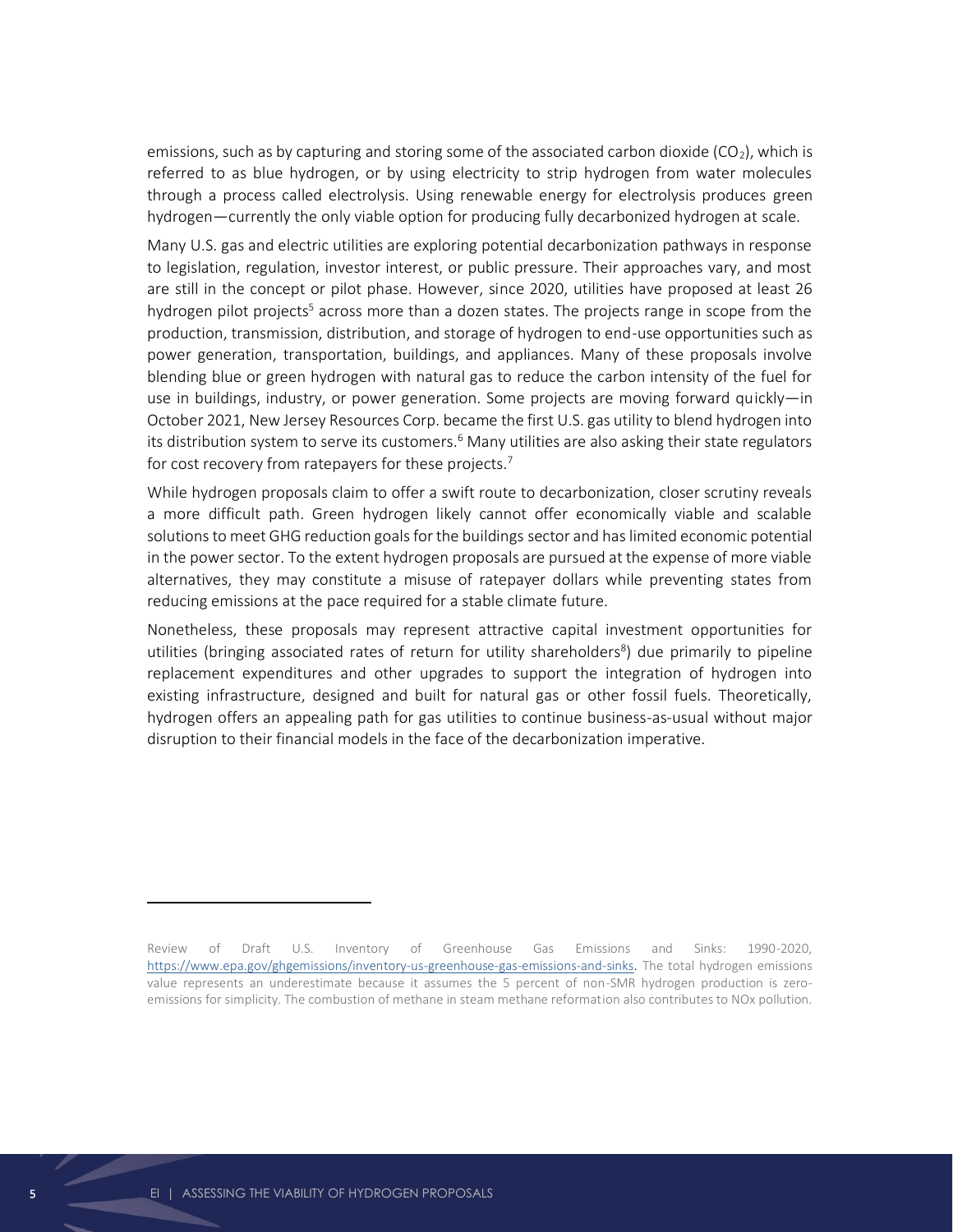#### What About Other Hydrogen Production Methods and "Clean Fuel" Alternatives?

Most hydrogen production methods and non-hydrogen-derived "clean fuels" have limitations, whether in scalability, economic viability, or their ability to meaningfully reduce GHG emissions and other pollutants.

For example, blue hydrogen<sup>9</sup> relies on methane as an input and carbon capture and storage (CCS) technologies for downstream carbon emissions.<sup>10</sup> However, the methane causes upstream GHG emissions via leakage from wellheads and distribution networks. CCS is expensive and requires substantial subsidies<sup>11</sup> (or a sufficiently high price on carbon) to be cost-effective at scale; it is also limited by geologic storage locations. Using  $CO<sub>2</sub>$  fo[r enhanced oil recovery](https://www.forbes.com/sites/uhenergy/2021/01/27/we-can-capture-carbon-but-what-then-turning-a-profit-will-be-key/?sh=22c06a6d3d90) improves the economics, but such an end use would negate any GHG emissions benefits. In addition, while available data from facilities that capture carbon from fossil fuel combustion are limited, two coal-fired power plants show an average capture rate of only 55 to 72 percent, $^{12}$  which falls short of the 90 to 95 percent capture rates promised by future projects. $^{13}$ 

Pink hydrogen,<sup>x</sup> electrolyzed exclusively with nuclear energy, is theoretically scalable but would require a nuclear renaissance in the U.S. to bring down the cost of this electricity source. Turquoise hydrogen, which involves converting methane into hydrogen and solid carbon (with no  $CO<sub>2</sub>$  emissions), has potential,<sup>14</sup> but it still suffers from upstream methane leakage and is untested at scale.

Synthetic natural gas may be considered a viable clean alternative fuel since it is technically possible to produce by combining green hydrogen with carbon monoxide and captured CO<sub>2</sub>.<sup>15</sup> However, its production relies on three expensive processes (electrolysis powered by clean electricity, carbon capture, and methanation<sup>16</sup>). Producing synthetic natural gas may also result in upstream methane emissions.

Biofuels generated from landfill waste and other organic waste face limitations with respect to land requirements and waste methane availability<sup>17</sup> (e.g., the U.S. could only supply enough waste-derived biogas to meet 1.5 percent of national natural gas consumption<sup>18</sup>). Some biofuel sources, such as animal waste from industrial-scale pig farms, also cause water pollution<sup>19</sup> and adverse public health impacts in surrounding communities.<sup>20</sup>

To protect the public interest, utility regulators and state policymakers should consider appropriate hydrogen applications and limitations, within the context of more viable alternatives. Regulators should prioritize protecting gas and electricity customers from high and volatile costs, promoting public safety and reliability, and requiring utilities to achieve meaningful decarbonization with realistic, scalable, and affordable strategies.

ix Fuels derived from non-fossil fuel sources with processes that reduce their carbon intensity.

<sup>x</sup> Pink and turquoise hydrogen are out of scope for this paper due to uncertainties of feasibility or emissions reduction potential.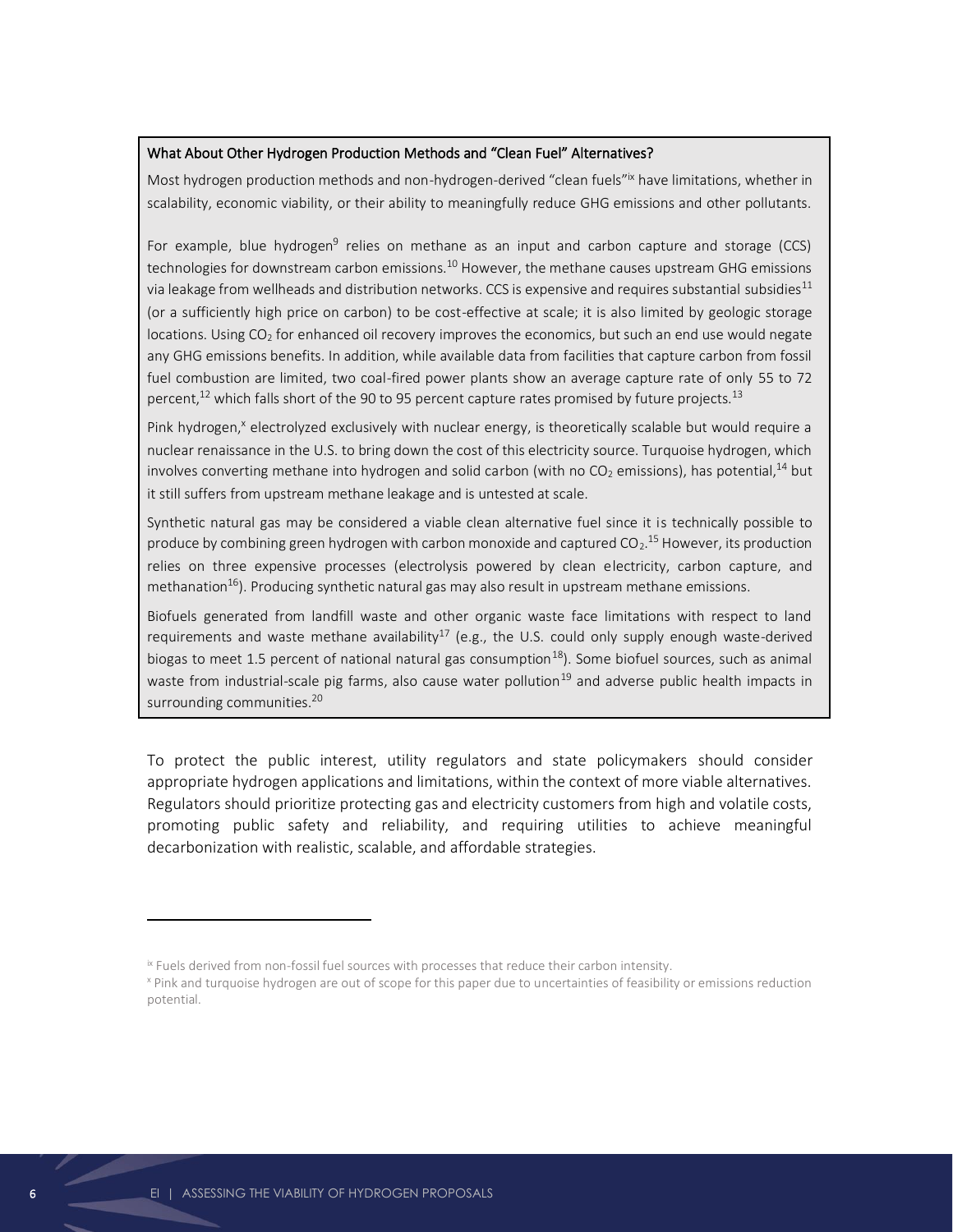#### **RESEARCH FINDINGS**

This research demonstrates the primary barriers and opportunities for hydrogen use in buildings (served via fossil fuel pipeline distribution networks) and for electricity generation, based on available studies. The resulting analysis of hydrogen's applicability for the two sectors focuses on technological feasibility, economic comparisons, public health and safety considerations, and emissions reduction potential.

#### **BUILDING SECTOR**

## Natural gas pipelines can only handle low hydrogen blends before imposing safety risks, and such blends max out on reducing GHG emissions by a mere 6 to 7 percent.

Hydrogen is the smallest molecule in the universe, which creates pipeline integrity and leakage challenges throughout the existing U.S. natural gas infrastructure system. Nearly all transmission pipelines are made of high-grade steel and transport gas at high pressures.<sup>21</sup> Under these conditions, hydrogen can exacerbate pipeline cracks and cause embrittlement, increasing leakage and explosion risks above certain case-specific concentrations.<sup>xi</sup>

Gas distribution mains and service lines—the focus of most hydrogen blending proposals—are mostly made of polyethylene (plastic)<sup>22</sup> and transport gas at lower pressures.<sup>xii</sup> While these characteristics result in fewer integrity concerns, hydrogen's small molecular size means it can still leak through pipeline walls and points of connection at much greater volumes than methane.<sup>xiii</sup>

Hydrogen is extremely flammable, and leaked fuel can spark more easily than methane. Blending as little as 5 to 20 percent hydrogen into existing gas pipelines can lead to unacceptably high risk of explosions in homes or urban areas,<sup>23</sup> such as by accumulating in poorly ventilated enclosures. For this reason, many utility proposals<sup>24</sup> aim to discern how much hydrogen they can blend before

xi Hydrogen blends of up to 50 percent by volume can be transported in transmission lines with few modifications, but risks and costs increase significantly at higher levels. M. W. Melaina, O. Antonia, and M. Penev, *Blending Hydrogen into Natural Gas Pipeline Networks: A Review of Key Issues,* NREL/TP-5600-51995 (March 2013), [https://www.nrel.gov/docs/fy13osti/51995.pdf.](https://www.nrel.gov/docs/fy13osti/51995.pdf) For example, hydrogen can self-ignite when leaking from high-pressure pipelines. Scott Jenkins, *Facts at Your Fingertips: Hydrogen Flame Hazards and Leak Detection* (December 1, 2020), [https://www.chemengonline.com/facts-fingertips-hydrogen-flame-hazards-leak-](https://www.chemengonline.com/facts-fingertips-hydrogen-flame-hazards-leak-detection/#:~:text=Hydrogen%20flammability,is%20highly%20flammable%20and%20explosive.&text=Hydrogen%20can%20also%20self%2Dignite,a%20pipe%20at%20high%20pressure)

[detection/#:~:text=Hydrogen%20flammability,is%20highly%20flammable%20and%20explosive.&text=Hydrogen%20c](https://www.chemengonline.com/facts-fingertips-hydrogen-flame-hazards-leak-detection/#:~:text=Hydrogen%20flammability,is%20highly%20flammable%20and%20explosive.&text=Hydrogen%20can%20also%20self%2Dignite,a%20pipe%20at%20high%20pressure) [an%20also%20self%2Dignite,a%20pipe%20at%20high%20pressure.](https://www.chemengonline.com/facts-fingertips-hydrogen-flame-hazards-leak-detection/#:~:text=Hydrogen%20flammability,is%20highly%20flammable%20and%20explosive.&text=Hydrogen%20can%20also%20self%2Dignite,a%20pipe%20at%20high%20pressure)

xii Most of the remaining lines are made of lower-grade steel, with marginal amounts of iron, copper, and other materials. See the National Renewable Energy Laboratory's "Blending Hydrogen into Natural Gas Pipeline Networks: A Review of Key Issues," Figure 5.

xiii Specifically, hydrogen leaks through the walls of plastic pipes at a volumetric rate of four to five times that of methane and through threads and mechanical joints of steel or iron pipes three times faster than methane. Melaina, Antonia, and Penev, *Blending Hydrogen into Natural Gas Pipeline Networks: A Review of Key Issues*.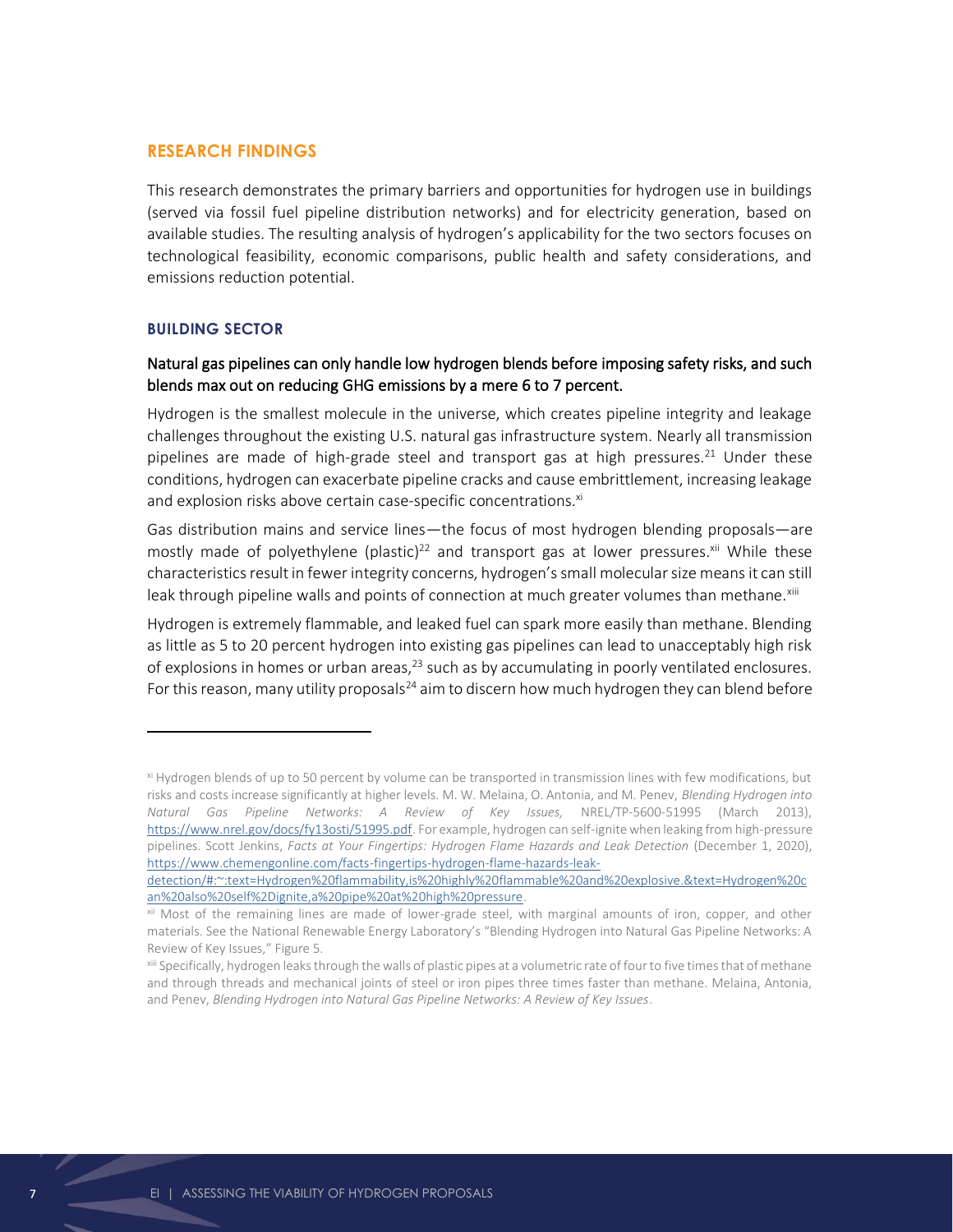encountering safety risks that would require pipeline retrofits, replacements, or monitoring systems to detect hydrogen leaks.<sup>25</sup>

The upper end of the known hydrogen blending limit for existing natural gas distribution pipeline infrastructure is around 20 percent hydrogen by volume. Because hydrogen molecules produce less energy than methane when burned, a 20 percent hydrogen blend would provide only 6 to 7 percent of the mixture's energy content.<sup>26</sup> As a result, gas utilities can achieve a mere 6 to 7 percent reduction in GHG emissions under the most optimal blending conditions—that is, after completing sufficient system-wide testing and infrastructure upgrades to accommodate a 20 percent blend of green hydrogen, given each distribution system has pipes of varying materials, conditions, and age.

Utilities would need much greater investments across their full system of distribution mains and service lines to accommodate hydrogen blends above approximately 20 percent, not including the challenge of replacing consumer appliances (discussed below) and industrial equipment. Xiv, xv

In sum, hydrogen blending investments risk wasting time and ratepayer money en route to achieving minimal GHG emission reductions, only to face daunting financial and logistical roadblocks to achieving higher blends or a 100 percent green hydrogen fuel network.

xiv Even a 50 percent hydrogen blend (as is possible in some transmission lines) achieves less than a 25 percent GHG emissions reduction, not accounting for emissions from hydrogen leakage from pipelines. GE Power, *Power to Gas: Hydrogen for Power Generation* (February 2019), [https://www.ge.com/content/dam/gepower/global/](https://www.ge.com/content/dam/gepower/global/%20en_US/documents/fuel-flexibility/GEA33861%20Power%20to%20Gas%20%20Hydrogen%20for%20Power%25%2020Generation.pdf)  [en\\_US/documents/fuel-flexibility/GEA33861%20Power%20to%20Gas%20%20Hydrogen%20for%20Power%](https://www.ge.com/content/dam/gepower/global/%20en_US/documents/fuel-flexibility/GEA33861%20Power%20to%20Gas%20%20Hydrogen%20for%20Power%25%2020Generation.pdf) 

[<sup>20</sup>Generation.pdf.](https://www.ge.com/content/dam/gepower/global/%20en_US/documents/fuel-flexibility/GEA33861%20Power%20to%20Gas%20%20Hydrogen%20for%20Power%25%2020Generation.pdf) Hydrogen is an indirect greenhouse gas; while hydrogen emissions have a lower climate impact (5.8 times more potent than CO<sub>[2](https://www.ghgprotocol.org/sites/default/files/ghgp/Global-Warming-Potential-Values%20%28Feb%2016%202016%29_1.pdf)</sub>) than methane (28 times more potent than CO<sub>2</sub>) over a 100-year period, hydrogen leakage could significantly increase near-term warming. R. Derwent et al., "Global Environmental Impacts of the Hydrogen Economy," *Int. J. of Nuclear Hydrogen Production and Applications*, 1, no.1 (2006): 57-67, DOI 10.1504/IJNHPA.2006.009869; Greenhouse Gas Protocol, *Global Warming Potential Values*, [https://www.ghgprotocol.org/sites/default/files/ghgp/Global-Warming-Potential-](https://www.ghgprotocol.org/sites/default/files/ghgp/Global-Warming-Potential-Values%20%28Feb%2016%202016%29_1.pdf)

[Values%20%28Feb%2016%202016%29\\_1.pdf;](https://www.ghgprotocol.org/sites/default/files/ghgp/Global-Warming-Potential-Values%20%28Feb%2016%202016%29_1.pdf) Steven Hamburg and Ilissa Ocko, "For Hydrogen to Be a Climate Solution, Leaks Must Be Tackled," *EDF Voices Blog*, [https://www.edf.org/blog/2022/03/07/hydrogen-climate-solution-leaks](https://www.edf.org/blog/2022/03/07/hydrogen-climate-solution-leaks-must-be-tackled)[must-be-tackled.](https://www.edf.org/blog/2022/03/07/hydrogen-climate-solution-leaks-must-be-tackled)

xv One cost estimate indicates that upgrading integrity and management plans for blending low levels of hydrogen into the distribution system would incur a 10 percent cost increase. Melaina, Antonia, and Penev, *Blending Hydrogen into Natural Gas Pipeline Networks: A Review of Key Issues.* While cost estimates for pipeline retrofits to support 100 percent hydrogen are limited, a study of the German national pipeline infrastructure estimated retrofits to be only 20 to 60 percent less expensive than building out an entirely new pipeline system for hydrogen. Congressional Research Service, *Pipeline Transportation of Hydrogen: Regulation, Research, and Policy* (March 2, 2021), [https://crsreports.congress.gov/product/pdf/R/R46700.](https://crsreports.congress.gov/product/pdf/R/R46700) Given that hydrogen pipelines can cost 68 percent more than natural gas pipelines, even a fraction of the cost is still significant. National Institute of Standards and Technology, *NIST Calculates High Cost of Hydrogen Pipelines, Shows How to Reduce It* (July 20, 2015), [https://www.nist.gov/news](https://www.nist.gov/news-events/news/2015/07/nist-calculates-high-cost-hydrogen-pipelines-shows-how-reduce-it#:~:text=NIST%20researchers%20calculated%20that%20hydrogen,of%20only%20about% 2010%20percent)[events/news/2015/07/nist-calculates-high-cost-hydrogen-pipelines-shows-how-reduce-it.](https://www.nist.gov/news-events/news/2015/07/nist-calculates-high-cost-hydrogen-pipelines-shows-how-reduce-it#:~:text=NIST%20researchers%20calculated%20that%20hydrogen,of%20only%20about% 2010%20percent)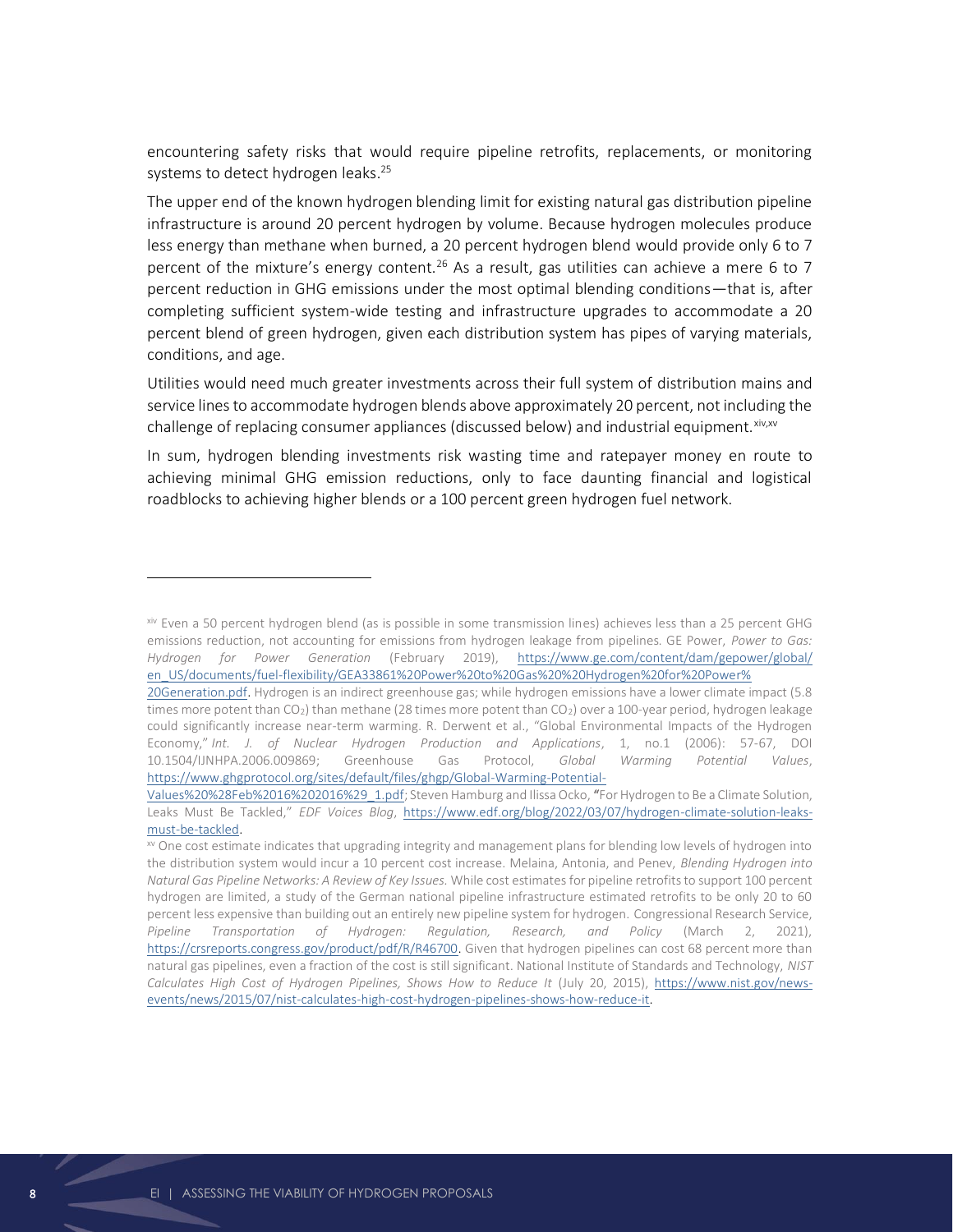## Hydrogen has low blending thresholds for use in consumer appliances designed to burn natural gas, and even these low levels pose higher safety and human health risks.

At present, it is unclear how to effectively mitigate the health and safety threats of hydrogen blends with today's natural gas appliances and equipment. Consumer appliance manufacturers currently design gas stoves, gas dryers, and gas water and space heating equipment to meet rigorous safety standards enforced by the U.S. Consumer Product Safety Commission.<sup>27</sup> Because residential appliances are optimized for natural gas, blending hydrogen above 5 percent and up to 20 percent requires extensive testing to limit dangers to consumers, with the safe blending percentage varying based on appliance type, age, and natural gas composition. xvi

Hydrogen ignites far more readily than natural gas<sup>28</sup> and carries a higher risk of flame flashback<sup>29</sup> i.e., when a flame travels from a burner back into the gas line<sup>30</sup>—in appliances designed to run on natural gas, increasing explosion risk. Unlike methane, there are no known odorants compatible with hydrogen.<sup>31</sup> This means any room where pipes or appliances are delivering a high-hydrogen blend (or 100 percent hydrogen) may require a hydrogen detector with an audible alarm, lest a gas leak accumulate and increase the risk of fire or an explosion.<sup>xvii</sup>

Finally, hydrogen burns hotter than methane, and this could increase consumers' exposure<sup>32</sup> to NOx.<sup>33</sup> While additional studies are needed for home appliances, hydrogen combustion in industrial settings (including power generation) can generate NOx emissions up to six times higher than methane combustion.<sup>34</sup> Exposure to NOx via natural gas stove use, which releases combustion pollution directly into homes, is already a considerable health threat;<sup>35</sup> poorly ventilated gas stoves can increase the risk of asthma in children by 42 percent,<sup>36</sup> with disproportionate effects for low-income households.<sup>37</sup>

## Decarbonizing the building sector via a 100 percent green hydrogen transition versus electrification would require far more utility capital investments and create more adverse impacts on consumers.

In the U.S., hydrogen is transported through about 1,600 miles of dedicated, hydrogen-specific pipeline<sup>38</sup> serving industrial hubs and owned by hydrogen manufacturers. Comparatively, the existing U.S. natural gas system consists of 3 million miles of pipeline, $39$  supplying end-uses designed to receive natural gas.

xvi For industrial natural gas users, it might be necessary to recalibrate or replace equipment even at blends well below 20 percent.

xvii Specifically, there are no known odorants that diffuse quickly enough to provide warning before hydrogen exceeds its lower flammability limit. Further worsening explosion risk, hydrogen has a much wider range of concentrations at which it is flammable (at mixtures between 4 percent and 75 percent in air, compared to 5 percent and 15 percent in air for methane) and requires less energy to spark a reaction. H<sub>2</sub> Hydrogen Tools, "Hydrogen Compared with Other Fuels," [https://h2tools.org/hydrogen-compared-other-fuels.](https://h2tools.org/hydrogen-compared-other-fuels)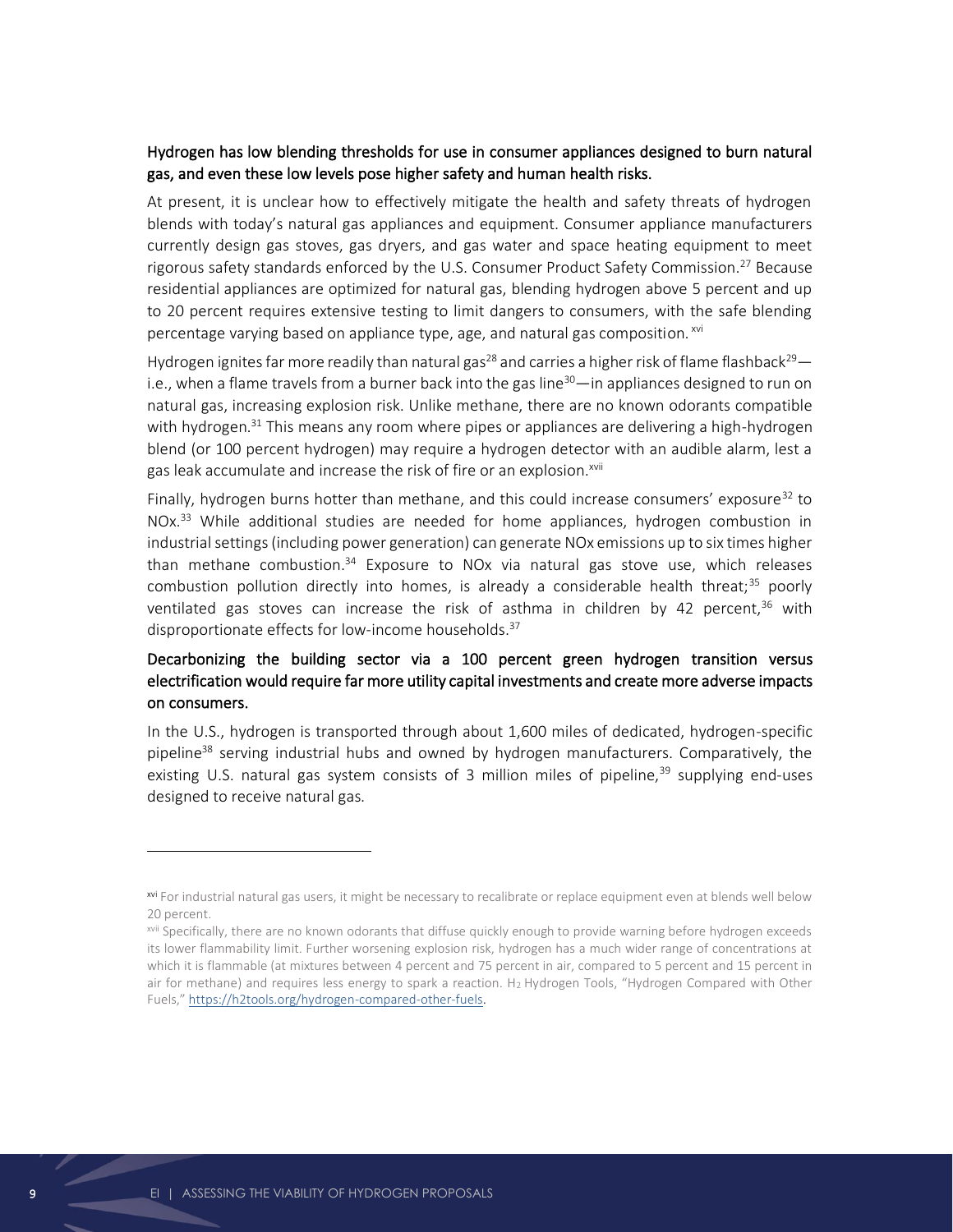Blending hydrogen with natural gas beyond the current 20 percent by volume threshold would require utilities to retrofit or replace most or all pipelines in a given service territory, likely including modifying pipes within homes and buildings.<sup>40</sup> Even if appliances capable of handling higher hydrogen blends do become available on the market, utilities would still need to wait for the replacement of all natural gas-burning end-use appliances—including water heaters, furnaces, stoves, and dryers—across their entire service territory before they could distribute hydrogen blends beyond the 5 to 20 percent limit.<sup>xviii</sup> This collective transition would entail huge capital investments<sup>41</sup> and logistical challenges.

In contrast, electrification is substantially less disruptive. Equipment and appliance replacements can occur incrementally using existing electrical infrastructure. Many buildings have sufficient electrical capacity to switch to all-electric appliances today. Older buildings might require electrical upgrades, such as a new panel or wiring. In either case, electric appliances are readily available and pose none of the abovementioned public safety or health risks. In the U.S., 25 percent of homes use only electricity,<sup>42</sup> and almost half of single-family homes are appropriately wired for all-electric appliances.<sup>43</sup>

While electrifying substantially more homes and buildings would likely require distribution grid upgrades, these investments in the aging electric grid would also bolster grid reliability and resilience, benefitting 100 percent of U.S. residents that use electricity. $x^{ix44}$  Combined with demand response and distributed energy resources, all-electric buildings provide unique load flexibility and other system benefits, including supporting the integration of more renewable energy and expanded charging for electric vehicles (another flexible load<sup>45</sup>).<sup>xx</sup>

[https://assets.publishing.service.gov.uk/government/uploads/](https://assets.publishing.service.gov.uk/government/uploads/%20system/uploads/attachment_data/file/699685/Hydrogen_Appliances-For_Publication-14-02-2018-PDF.pdf) 

xviii Appliances would need to be advanced enough to handle any blend of methane and hydrogen to ensure all gas customers' appliances continue to operate normally during a transition to 100 percent hydrogen. While there is a technical possibility that existing appliances could be retrofitted for compatibility with 100 percent hydrogen (i.e., not blended with methane), obstacles to deployment—such as the large variation in existing products and reduction in appliance performance—reduce retrofit feasibility and likely favor total appliance replacement (whenever hydrogencompatible appliances are commercially available). Frazer-Nash Consultancy, *Appraisal of Domestic Hydrogen Appliances* (February 2018),

[system/uploads/attachment\\_data/file/699685/Hydrogen\\_Appliances-For\\_Publication-14-02-2018-PDF.pdf.](https://assets.publishing.service.gov.uk/government/uploads/%20system/uploads/attachment_data/file/699685/Hydrogen_Appliances-For_Publication-14-02-2018-PDF.pdf)

Appliances capable of burning 100 percent hydrogen are still undergoing research and development, with a few in prototype and testing stages. FuelCellsWorks, *UK's First Hydrogen Homes Entirely Fueled by Hydrogen Now Open to the Public* (July 16, 2021), [https://fuelcellsworks.com/news/uks-first-hydrogen-homes-entirely-fueled-by-hydrogen-now](https://fuelcellsworks.com/news/uks-first-hydrogen-homes-entirely-fueled-by-hydrogen-now-open-to-the-public/)[open-to-the-public/.](https://fuelcellsworks.com/news/uks-first-hydrogen-homes-entirely-fueled-by-hydrogen-now-open-to-the-public/)

xix Electrification will also require transmission grid upgrades, but likely less so than a building decarbonization pathway heavily dependent on green hydrogen, as the latter requires much more renewable electricity than the former to provide the same services to buildings (as discussed later in this paper).

xx For example, heat pumps can pre-heat water and rooms in winter afternoons when solar generation is abundant, and electric vehicles can be set to charge in overnight hours when wind generation is ample.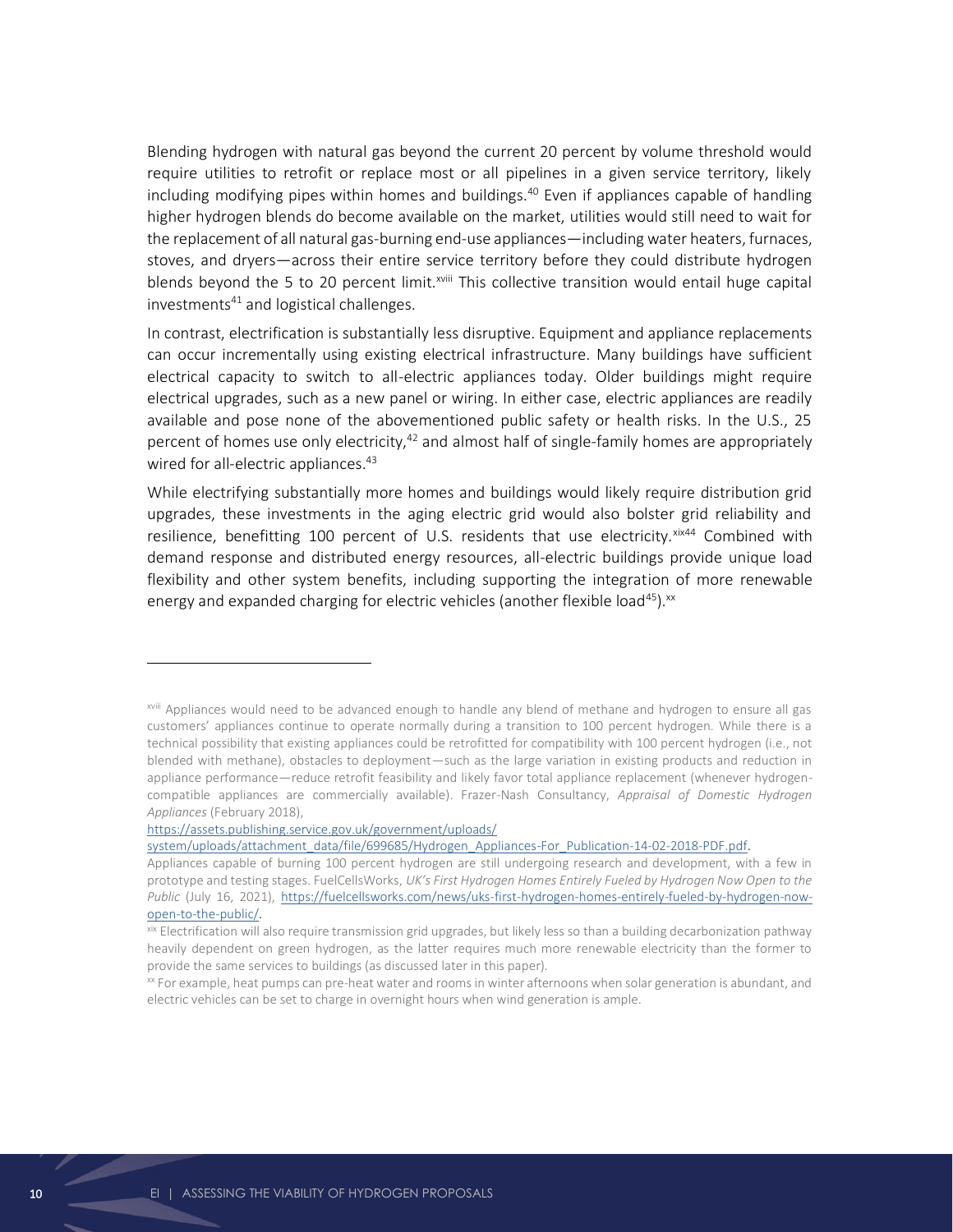In addition, increased electricity demand from building electrification and electric vehicle charging will spread grid upgrade expenses over a much larger sales volume, lowering the cost per unit of electricity for all ratepayers.<sup>46</sup> This is not the case for gas system upgrades to accommodate hydrogen, as the fuel substitution requires significant capital investment but does not lead to a higher sales volume.

## Electric appliances utilize clean electricity far more efficiently than their hydrogen-burning counterparts, thus requiring less renewable energy generation capacity.

Energy efficiency means using less energy to perform the same task, thus minimizing energy losses (or waste). When comparing green hydrogen for use as a heating source versus direct electrification, energy-efficient electric equipment and appliances hold an insurmountable advantage over their hydrogen counterparts, which incur significant efficiency losses from electrolysis and combustion.

According to one estimate, it takes approximately five times more wind or solar electricity to heat a home with green hydrogen<sup>47</sup> than it takes to heat the same home with an efficient electric heat pump. <sup>48</sup> More broadly, direct electrification of space heating via heat pumps would use clean electricity three to six times more efficiently than what hydrogen-compatible equipment could deliver.<sup>xxi</sup> Notably, today's heat pumps perform well even in cold climates<sup>49</sup> and are two to four times more energy-efficient than natural gas-burning furnaces.<sup>50</sup> Induction stoves also have efficiency advantages, $51$  outperforming gas stoves by about three to one. $^{xxii}$ 

Due to the greater efficiency of electric appliances, a building decarbonization pathway heavily dependent on the use of green hydrogen would require the buildout of substantially more renewable generation capacity relative to that required for electrification. While high deployment of renewables is a crucial component of any decarbonized energy system, building excessive capacity to support inefficient green hydrogen generation would likely exacerbate existing

xxi Electric heat pumps return roughly 200 to 400 percent of the original clean electricity input in heating value (after netting out transmission losses); in contrast, hydrogen appliances for heating buildings would return about 70 percent in heating value due primarily to energy losses from electrolysis, assuming high appliance efficiency on par with energyefficient natural gas space heating equipment. Climate Change Committee, *Hydrogen in a Low-Carbon Economy* (November 22, 2018), [https://www.theccc.org.uk/publication/hydrogen-in-a-low-carbon-economy/.](https://www.theccc.org.uk/publication/hydrogen-in-a-low-carbon-economy/)

xxii Although hydrogen-compatible stoves do not yet exist, in theory they would be only 30 percent efficient compared to an induction stove (not accounting for efficiency tradeoffs that may be required to minimize NOx emissions). With induction stoves, up to 90 percent of the electricity consumed is transferred to the food, compared to about 74 percent for traditional electric systems and 40 percent for natural gas. Micah Sweeney, Jeff Dols, Brian Fortenbery, and Frank Sharp, *Induction Cooking Technology Design and Assessment*

<sup>(2014),</sup> [https://www.aceee.org/files/proceedings/2014/data/papers/9-702.pdf.](https://www.aceee.org/files/proceedings/2014/data/papers/9-702.pdf) If you were to add in the efficiency losses from electrolysis (67 to 75 percent) and use green hydrogen for cooking, then the hydrogen-compatible alternative is a highly inefficient fuel source for cooking.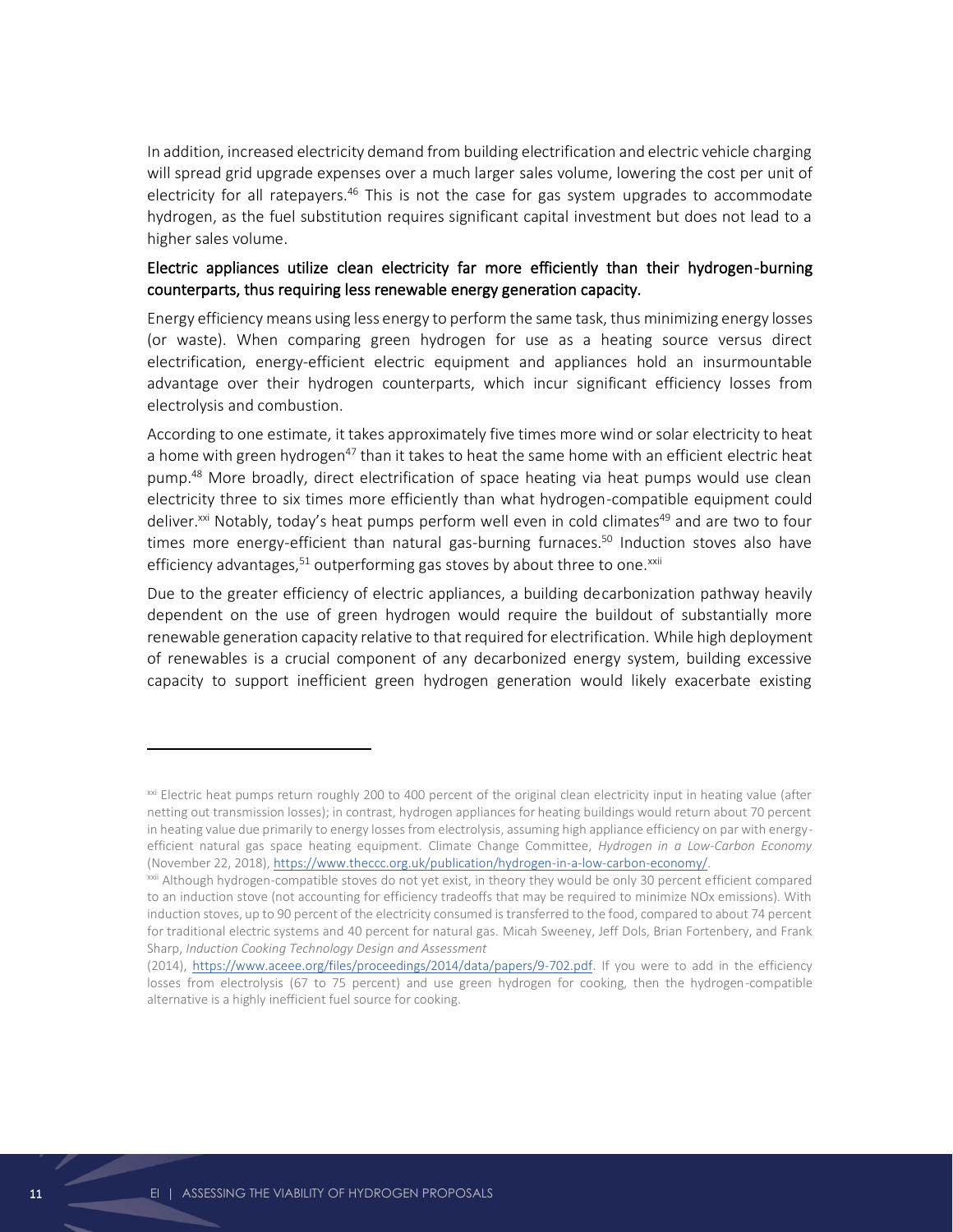challenges facing renewables growth, such as currently cumbersome interconnection and permitting processes. 52

In contrast, an electrification pathway is a more cost-effective strategy for decarbonizing buildings due to lower-cost infrastructure requirements and the more efficient utilization of clean electricity. This finding is underscored by 15 independent studies arriving at a similar conclusion.<sup>53</sup>

#### Green hydrogen is much more expensive than natural gas and electricity for use in buildings.

At today's costs, blending green hydrogen with natural gas for use in households would increase consumer bills for heating and cooking. While the cost of green hydrogen in the U.S. ranges widely, $^{x}$ <sup>xxiii</sup> the fuel is currently 6 to 14 times more expensive than natural gas; even a 20 percent blend of green hydrogen with natural gas could raise the fuel price two to four times more than 100 percent natural gas.<sup>xxiv</sup>

Green hydrogen prices would have to fall by roughly an order of magnitude to achieve parity with the price of natural gas for use in buildings. Put another way, it would need to cost around \$0.50 per kilogram to break even by 2030—about half the value McKinsey & Company projects it may cost by 2050 in the most favorable locations for production in the world (such as Chile, the Middle East, and Spain).<sup>xxv</sup>

Alternatively, space heating with electric equipment is associated with lower energy bills than natural gas equipment on average for U.S. consumers.<sup>54</sup> Even in cold-climate states like Alaska, Connecticut, and Minnesota, residents are also likely to save money with electric over natural gas equipment.<sup>xxvi</sup> Total energy bill savings for customers heating with electricity would be even greater compared to the cost of heating with a hydrogen-gas blended fuel.

xxiii The three key determinants of the price of green hydrogen are the type of electrolyzer (its cost and efficiency), the cost of renewable electricity used for electrolysis, and the utilization rate of the electrolyzer. The latter two conditions are highly location-dependent (e.g., varying with resource quality and water availability). See Lazard, *Lazard's Levelized Cost of Hydrogen Analysis*(October 2021)[, https://www.lazard.com/media/451922/lazards-levelized-cost-of-hydrogen](https://www.lazard.com/media/451922/lazards-levelized-cost-of-hydrogen-analysis-version-20-vf.pdf)[analysis-version-20-vf.pdf](https://www.lazard.com/media/451922/lazards-levelized-cost-of-hydrogen-analysis-version-20-vf.pdf) (p. 16), for a range of how costs vary under some of these assumptions.

xxiv These estimates use the most favorable "natural gas equivalent cost" for green hydrogen from *Lazard's Levelized Cost of Hydrogen Analysis* –a 100 megawatt (MW) alkaline electrolyzer with a high efficiency (70 percent) and very high utilization (98 percent, i.e., nearly running around the clock on renewable electricity), see page 16. These values were compared to the range of annual average Henry Hub natural gas prices since 2009 (i.e., around the time hydraulic fracturing and horizontal drilling became much cheaper as technologies to produce shale gas) as reported by the U.S. Energy Information Administration, "Natural Gas," [https://www.eia.gov/dnav/ng/hist/rngwhhdA.htm.](https://www.eia.gov/dnav/ng/hist/rngwhhdA.htm)

xxv See McKinsey & Company & the Hydrogen Council's *Hydrogen Insights* (February 2021), [https://hydrogencouncil.com/wp-content/uploads/2021/02/Hydrogen-Insights-2021-Report.pdf,](https://hydrogencouncil.com/wp-content/uploads/2021/02/Hydrogen-Insights-2021-Report.pdf) Exhibit 6 (showing cost projections for green hydrogen) and Exhibit 18 (showing projected breakeven costs of hydrogen by end-use).

xxvi Additionally, [a case](https://rmi.org/insight/the-economics-of-electrifying-buildings/) study of four cities across the U.S. shows that for new construction, heat pumps are economically favorable compared to natural gas heating and cooling systems. Sherri Billimoria, Leia Guccione, Mike Henchen, and Leah Louis-Prescott, *The Economics of Electrifying Buildings* (2018), [https://rmi.org/insight/the-economics-of](https://rmi.org/insight/the-economics-of-electrifying-buildings/)[electrifying-buildings/.](https://rmi.org/insight/the-economics-of-electrifying-buildings/)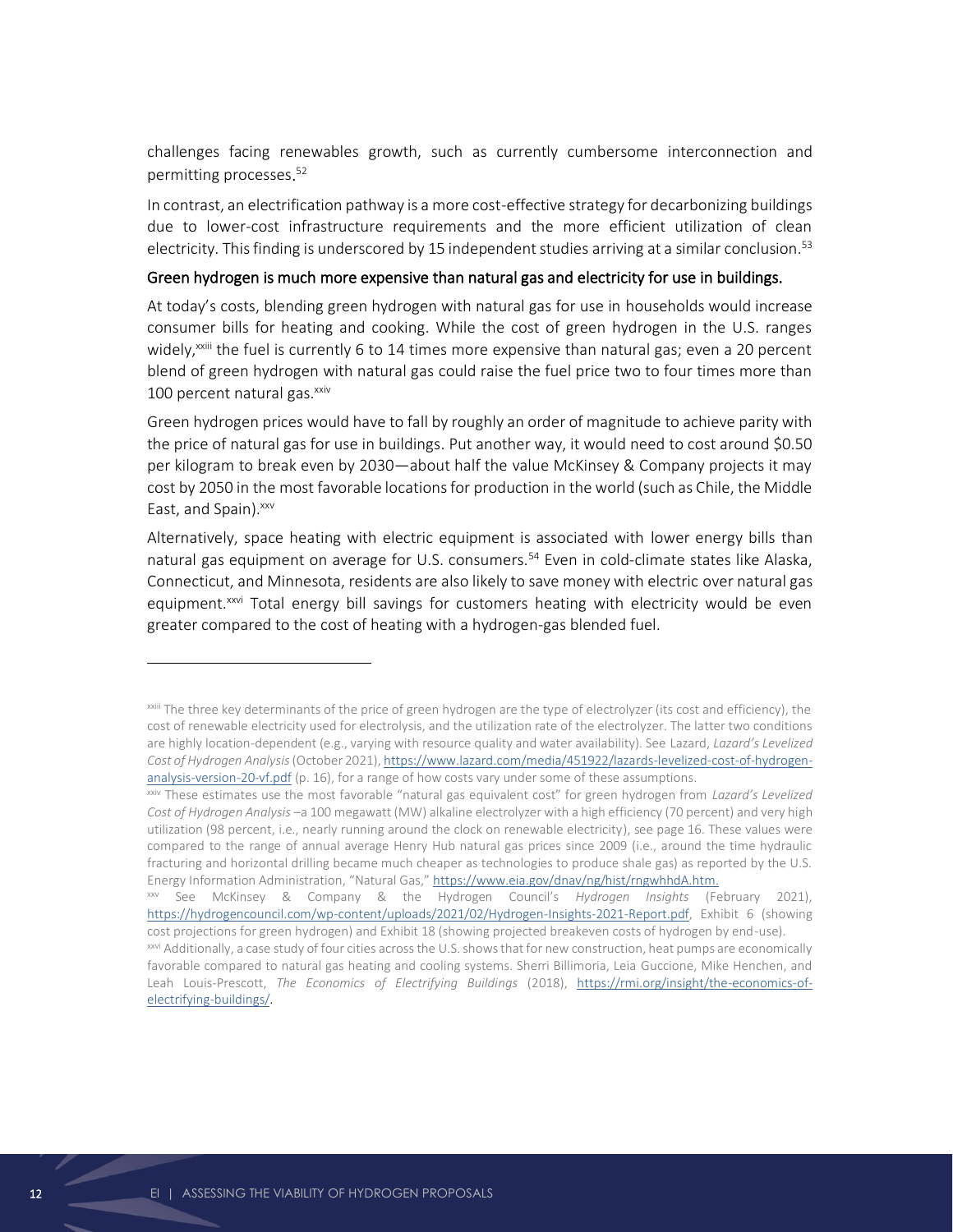## While electrification offers a more affordable path to decarbonize buildings, policymakers should carefully manage the transition to protect vulnerable consumers and communities.

Any route policymakers choose to decarbonize the building sector must consider impacts on lower- and fixed-income households, small businesses, and rural and underserved communities, lest they bear disproportionately higher energy costs during the transition. As discussed above, a hydrogen-based pathway would likely cost more to create and maintain, fails to address public health and safety issues, and does not secure significant near-term GHG emission reductions. In contrast, building electrification allows for the incremental replacement of gas appliances with more efficient, electric alternatives (and in some cases requiring electrical upgrades), achieving steady emissions reductions using existing technologies as the power system continues to decarbonize.

Despite the lower overall cost of electrification, without direct incentives and financing options for all consumers, households will bear the upfront costs of switching to electric appliances. Without regulatory intervention, those who are last to transition—especially those unable to afford the necessary investments and upgrades—would also likely incur higher natural gas bills as gas utilities spread their remaining fixed costs across fewer customers. Regulators and policymakers will need to proactively manage the transition to all-electric buildings to ensure gas consumers are not stuck with inordinate rate increases. Both options have trade-offs that must be considered, but the uncertainties and higher costs of the hydrogen pathway are more likely to cause hardships for low-income customers.

#### **POWER SECTOR**

## Hydrogen-fired turbines are not yet commercially available, and the prospect of transitioning natural gas power plants to run on hydrogen might not be feasible and risks stranded costs.

Several electric utilities are proposing new investments in natural gas-fired power generators under the premise that they can gradually decarbonize their power generation assets' fuel via blending with hydrogen, ultimately converting them to run on 100 percent green hydrogen.<sup>55</sup> However, these proposals carry stranded asset risk for ratepayers if utilities or developers can't find cost-effective ways to manage hydrogen's different chemical properties and control the local air pollution from its combustion.

A significant lack of research exists on the feasibility of retrofitting natural gas-fired turbines to accommodate higher hydrogen blends.<sup>56</sup> Retrofitting existing turbines to accept more hydrogen might require replacements and additions for larger fuel delivery systems (for the same power output), new materials less susceptible to embrittlement, tighter seals, updated systems capable of mitigating flashback risk, improved ventilation, and new hazardous gas detection systems.<sup>57</sup>

In addition, hydrogen achieves relatively few  $CO<sub>2</sub>$  emission reductions at lower blends while significantly increasing NOx emissions, driving higher local air pollution that disproportionately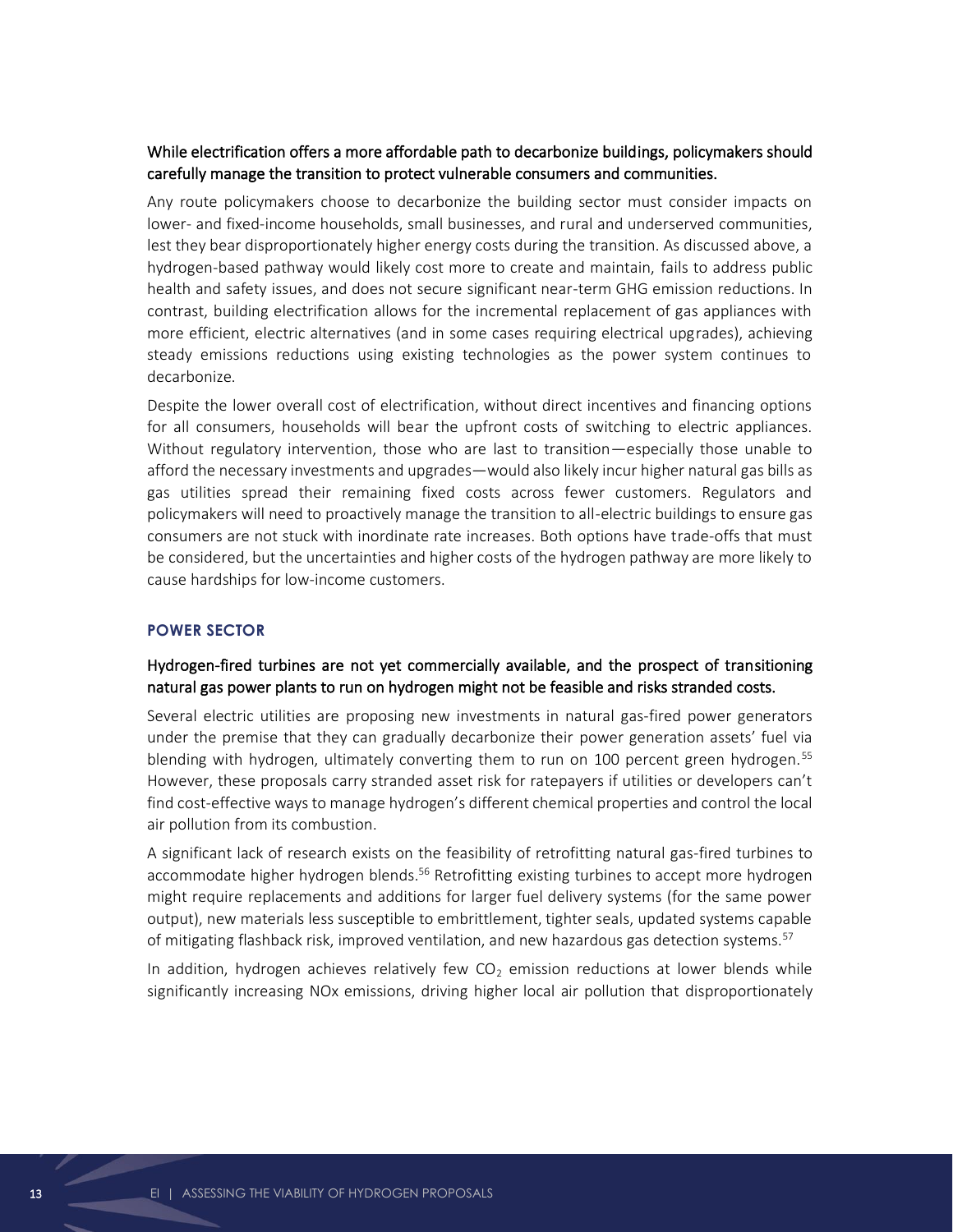impacts overburdened communities due to where the plants are typically sited.<sup>58</sup> Hydrogen's lower energy density means a 30 percent hydrogen blend by volume (representative of current utility proposals<sup>59</sup> and existing turbine capabilities<sup>60</sup>) achieves only a 12 percent reduction in CO<sub>2</sub> emissions.<sup>xxvii,61</sup>

Perhaps most importantly, hydrogen's higher flame temperature means a 50-50 blend with natural gas would drive 35 percent higher NOx emissions relative to burning 100 percent natural gas.<sup>62</sup> Compliance with existing or future regulations may require that project owners install larger or more efficient NOx control (selective catalytic reduction) systems or reduce assets' flame temperature (which also reduces their power output and, in turn, their heat efficiency and competitiveness). While turbine manufacturers are exploring new technologies to limit NOx emissions from burning hydrogen, xxviii,63 they have yet to find viable solutions. xxix, xxx

Building new natural gas power plants based on the premise of utilities eventually transitioning them to burn 100 percent green hydrogen may risk these assets being stranded, with such costs flowing to ratepayers or harming utilities' financial position.<sup>xxxi</sup> This may occur if state clean electricity requirements increase before hydrogen retrofits are feasible or cost-effective, or if retrofits can't meet local, state, or federal air pollution standards.

## Hydrogen combustion will remain uncompetitive in the power sector until the grid needs longduration energy storage services. Even then, other emerging technologies could potentially provide such services at lower cost or with less pollution.

While natural gas power plants are often competitive as a baseload capacity resource and for intraday balancing (to manage peak demand), green hydrogen will never be prudent in these roles. Electrolyzing hydrogen and then burning it for power has a round-trip efficiency of anywhere

xxvii A 75 percent hydrogen blend by volume is required to achieve a 50 percent cut in CO<sup>2</sup> emissions. GE, *Hydrogen as a Fuel for Gas Turbines*, [https://www.ge.com/content/dam/gepower-new/global/en\\_US/downloads/gas-new](https://www.ge.com/content/dam/gepower-new/global/en_US/downloads/gas-new-site/future-of-energy/hydrogen-fuel-for-gas-turbines-gea34979.pdf)[site/future-of-energy/hydrogen-fuel-for-gas-turbines-gea34979.pdf.](https://www.ge.com/content/dam/gepower-new/global/en_US/downloads/gas-new-site/future-of-energy/hydrogen-fuel-for-gas-turbines-gea34979.pdf)

xxviii GE is exploring dry low emissions and dry low NOx systems, but these systems face limits in the amount of hydrogen they can handle due to flashback and flame holding risks.

xxix One study notes "some flexibility might be needed on NOx limits in the future" if hydrogen combustion is to play a role in the power sector. ETN Global, *Hydrogen Gas Turbines*, [https://etn.global/wp-content/uploads/2020/01/ETN-](https://etn.global/wp-content/uploads/2020/01/ETN-Hydrogen-Gas-Turbines-report.pdf)[Hydrogen-Gas-Turbines-report.pdf.](https://etn.global/wp-content/uploads/2020/01/ETN-Hydrogen-Gas-Turbines-report.pdf)

xxx The New York Department of Environmental Conservation cited several of these technical challenges as part of its grounds for denying a Title V Air Permit to the proposed Danskammer Energy Center–a 536 MW natural gas-fired combined-cycle power generation facility whose application cited the possibility of an eventual transition to burning hydrogen. New York Department of Environmental Conservation, "Notice of Denial of Title V Air Permit, DEC ID: 3-3346- 00011/00017, Danskammer Energy Center – Town of Newburgh, Orange County" (October 27, 2021), [https://www.dec.ny.gov/docs/administration\\_pdf/danskammer10272021.pdf](https://www.dec.ny.gov/docs/administration_pdf/danskammer10272021.pdf) (pages 10-11).

<sup>&</sup>lt;sup>xxxi</sup> If regulators disallow utility cost recovery from ratepayers for a stranded asset, the cost will be borne by shareholders. This could increase the perceived or actual risk of investing in the utility, which could raise the utility's cost of capital for new investments, thus undermining the utility's creditworthiness, impacting its stock value, or resulting in other financial harms.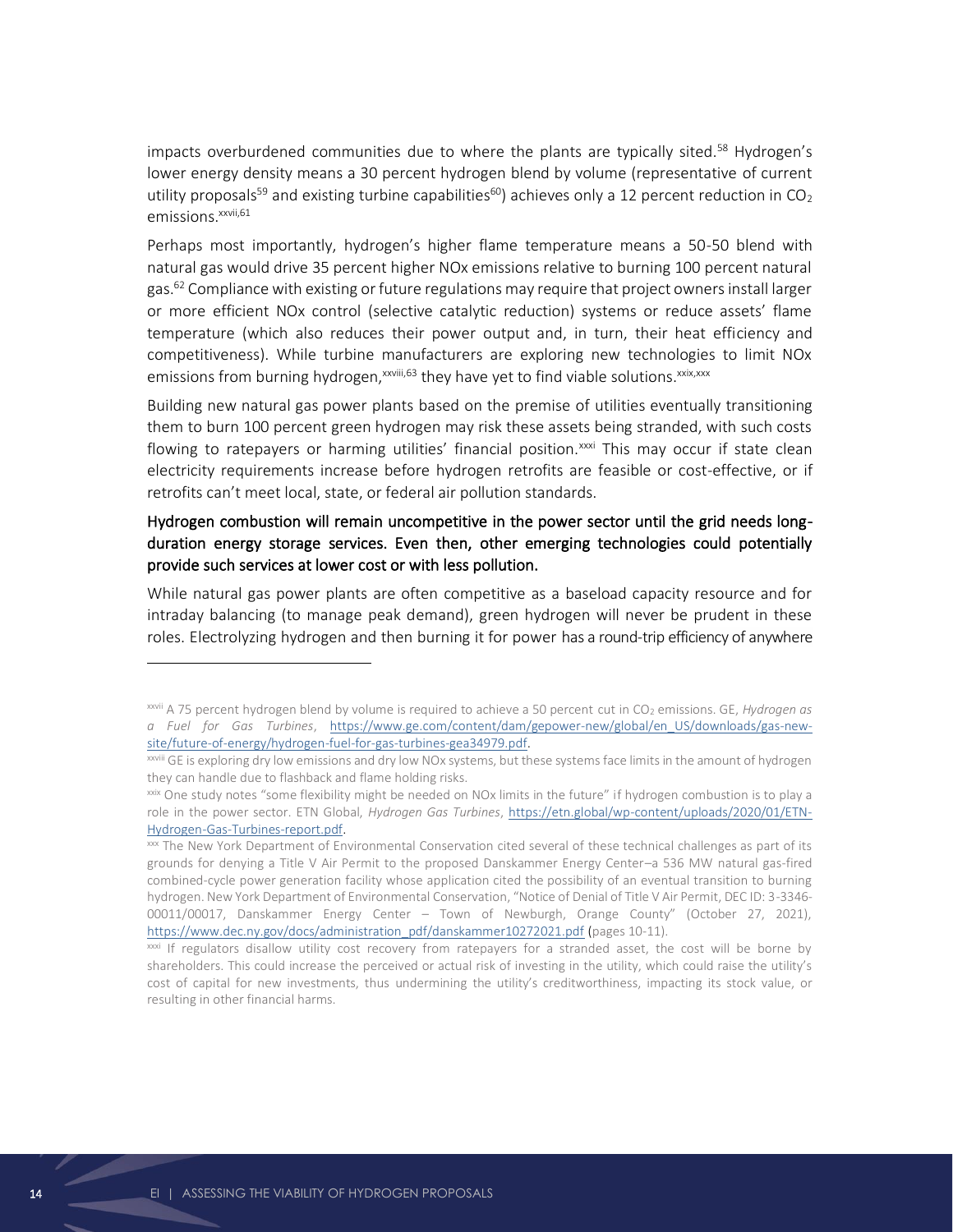from 18 to 46 percent.<sup>xxxii,64</sup> Direct use of clean electricity, on the other hand, is a far more efficient way to meet baseload power demand.<sup>xxxiii</sup> Likewise, lithium-ion batteries' e[f](https://www.eia.gov/todayinenergy/detail.php?id=46756)ficiency of 80 percent makes them much more competitive for intraday balancing (e.g., charging during afternoon solar peaks and discharging during evening demand peaks),<sup>65</sup> and batteries' responsiveness makes them better suited to manage instantaneous changes in supply or demand.

Numerous studies agree that an 80 percent to 90 percent clean electricity U.S. power grid would be dependable without new "clean firm" or long-duration energy storage assets, and they concur that the most cost-effective, least-regrets investments in the near- and medium-term are renewables and battery storage.<sup>66</sup>

Although hydrogen-fired combustion turbines may be suitable to serve multi-day or seasonal energy storage needs as a means to decarbonize the last 10 percent of electricity generation,  $67$ many emerging technologies are hoping to compete for this niche. At this point, other longduration storage technologies such as iron-air batteries,<sup>68</sup> advanced compressed air energy storage,<sup>69</sup> and gravity energy storage systems<sup>70</sup> all claim potentially higher efficiencies, fewer geographic constraints, or less pollution compared to hydrogen. XXXIV Hydrogen-fired turbines could come out ahead if developers can solve the NOx pollution challenge, repurpose existing infrastructure, or trade fuel in regional, cross-sectoral marketplaces (as hydrogen has demand in other applications like fertilizer production). The winning technologies will not be known, nor have a market for their services, for many years.

xxxii Due to losses incurred via electrolysis, combustion, and (if needed) the combination of compression, storage, and transportation.

xxxiii Because of this, proposals to build "hydrogen-capable" combined cycles—which typically are financed on the presumption of running at 30 to 70 percent capacity factors—might not make sense, as green hydrogen will only be competitive for long-duration storage services that might only be needed in roughly 10 percent of all hours. U.S. Energy Information Administration, "Natural Gas Combined-Cycle Plant Use Varies by Region and Age" (May 20, 2021), [https://www.eia.gov/todayinenergy/detail.php?id=48036.](https://www.eia.gov/todayinenergy/detail.php?id=48036)

xxxiv For example, Form Energy claims its iron-air batteries can store energy "at less than 1/10<sup>th</sup> the cost of lithium-ion battery technology" and be sited anywhere with no emissions. Form Energy, "Enabling a 100% Renewable Grid," [https://formenergy.com/technology/battery-technology/.](https://formenergy.com/technology/battery-technology/) Hydrostor claims its advanced compressed air energy storage systems have roundtrip efficiencies of approximately 60 percent, can be sited "where needed" given its "purpose-built air caverns," and have no emissions. Akshat Rathi, "Storing Energy in Compressed Air Could Finally Become Cheap Enough for the Big Time," *Quartz* (September 19, 2019), [https://qz.com/1711536/canadian-startup](https://qz.com/1711536/canadian-startup-hydrostor-is-storing-energy-in-compressed-air)[hydrostor-is-storing-energy-in-compressed-air](https://qz.com/1711536/canadian-startup-hydrostor-is-storing-energy-in-compressed-air); Hydrostor, "Distinctive & Superior Characteristics for Today's Most Difficult Energy Challenges," [https://www.hydrostor.ca/why-advancedcompressedairenergystorage/.](https://www.hydrostor.ca/why-advancedcompressedairenergystorage/) Energy Vault claims its gravity energy storage systems have a roundtrip efficiency of over 80 percent, can be sited in "most industrial and non-urban or suburban locations," and have no emissions. Energy Vault, "Gravity Energy Storage," [https://www.energyvault.com/newsroom/gravity-energy-storage.](https://www.energyvault.com/newsroom/gravity-energy-storage) The authors have no affiliation with these companies, referring to them strictly to illustrate the uncertainty around which technologies may ultimately be best suited to provide long-duration energy storage services.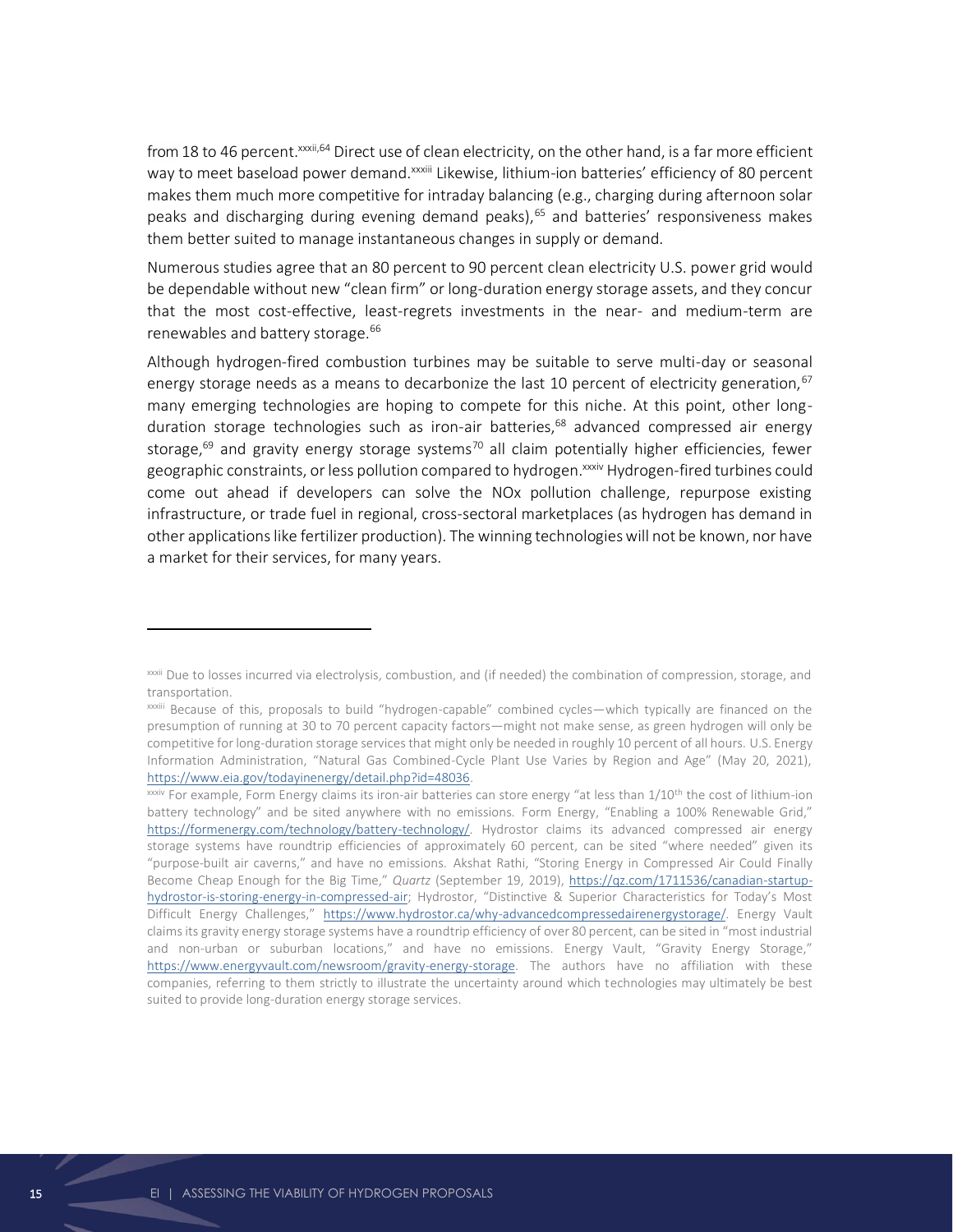Given these uncertainties, regulated electric utilities seeking returns on investment on hydrogen using ratepayer funds are asking their customers to bear a higher amount of risk. At any stage in the transition from natural gas to 100 percent green hydrogen for electricity generation, gas turbines might be shuttered—likely at ratepayer expense—due to other technologies undercutting green hydrogen, an inability to meet existing or more stringent NOx standards, or prohibitive retrofit costs.

## Stationary fuel cells may provide another avenue for the use of green hydrogen in the power sector, but this use case should not presume the need for hydrogen-capable pipelines.

Fuel cells are a mature technology, capable of accepting a variety of fuels including natural gas and hydrogen to generate electricity, with heat and water as the only byproducts. While fuel cells have a relatively high efficiency in converting gas to electricity (i.e., up to 60 percent for power only<sup>71</sup> and upwards of 85 percent in combined heat and power systems<sup>72</sup>), they still incur additional losses from electrolysis, compression, storage, and transportation when using green hydrogen as their input. Historically, challenges with reducing costs have hindered the commercialization of fuel cells for utility-scale power generation.<sup>xxxv</sup> Instead, their advantage lies in being quiet, modular, and clean (emitting only water vapor), thereby allowing them to be scaled and sited to serve bespoke applications.<sup>xxxvi</sup>

Narrow opportunities may exist to build hydrogen-capable pipelines to serve fuel cells located on key circuits (including microgrids) or at critical facilities<sup>xxxvii</sup> to bolster electric system resilience. However, even these applications may be best served by delivering compressed or liquified hydrogen by truck.<sup>73</sup> The potential benefit of maintaining a few dedicated hydrogen pipelines should not serve as grounds for utilities to blend hydrogen with natural gas or otherwise indiscriminately upgrade the rest of the gas distribution network to accommodate hydrogen or hydrogen-gas blends.

xxxv The U.S. Department of Energy states "reducing cost and improving durability are the two most significant challenges to fuel cell commercialization." Fuel Cell Technologies Office, "Fuel Cells" (November 2015), [https://www.energy.gov/sites/prod/files/2015/11/f27/fcto\\_fuel\\_cells\\_fact\\_sheet.pdf.](https://www.energy.gov/sites/prod/files/2015/11/f27/fcto_fuel_cells_fact_sheet.pdf)

xxxvi For example, a 3 MW fuel cell bank at a hospital could provide zero-carbon emergency backup power with green hydrogen, where a diesel generator (as often used today) would negate climate and air pollution reduction goals. Fuel Cell & Hydrogen Energy Association, *Fuel Cells and Hospital Applications*, [https://www.californiahydrogen.org/wp](https://www.californiahydrogen.org/wp-content/uploads/files/Hospitals.pdf)[content/uploads/files/Hospitals.pdf.](https://www.californiahydrogen.org/wp-content/uploads/files/Hospitals.pdf)

xxxvii Critical facilities include "hospitals, fire stations, police stations, storage of critical records, and similar facilities." Federal Emergency Management Agency, "Critical Facility" (July 7, 2020), [https://www.fema.gov/glossary/critical](https://www.fema.gov/glossary/critical-facility)[facility.](https://www.fema.gov/glossary/critical-facility)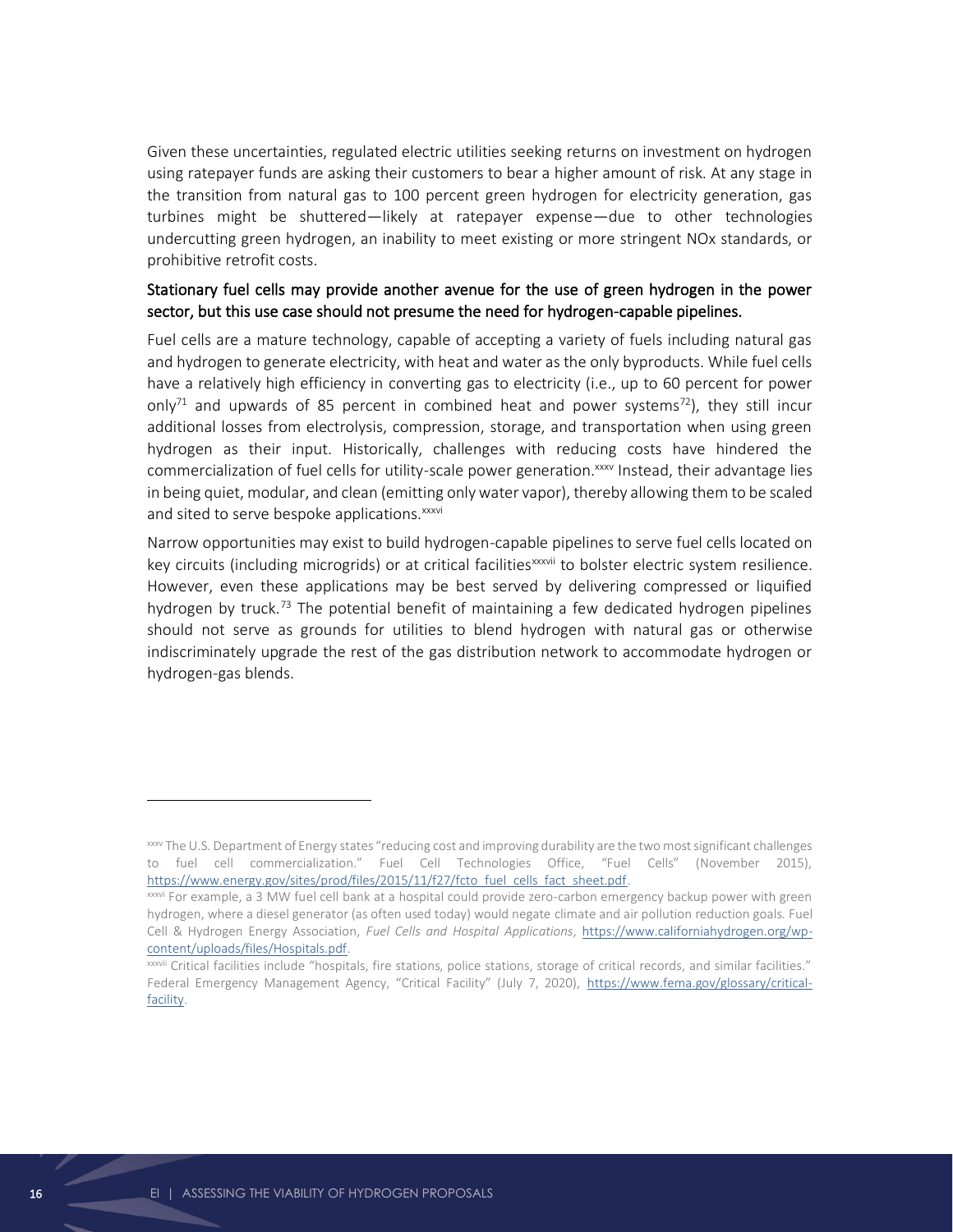#### **RECOMMENDATIONS**

This section offers recommendations to help policymakers evaluate the benefits and risks of hydrogen pathways in buildings, the power sector, and hard-to-decarbonize sectors such as industry.

Utility regulators should exercise skepticism when considering ratepayer-funded proposals to blend hydrogen with natural gas for distribution in pipelines or use in power plants, and they should place a high burden of proof on utilities to demonstrate viability.

Utilities may seek approval for ratepayer-funded hydrogen pilot programs or blending proposals that look promising but quickly face roadblocks when they reach their decarbonization limits. As utilities stand to increase profits through a hydrogen or "clean fuels" investment strategy, they should face a high burden of proof in demonstrating how their actions serve the public interest and achieve relevant climate and clean energy goals.

Plans to blend hydrogen into pipelines or invest heavily in hydrogen-ready infrastructure ought to demonstrate a clear, long-term strategy to achieve full decarbonization<sup>xxxviii</sup> and provide compelling reasons for why hydrogen would be better suited to the use case than competing options like electrification.<sup>xxxix</sup> These burden-of-proof requirements can help protect ratepayers from shouldering the higher costs of hydrogen fuel or of abandoned hydrogen-ready infrastructure. $x^{\prime}$  Any programs pursued, whether ratepayer-funded or not, will require coordination with users to ensure end-use equipment and customer-owned pipes (e.g., inside buildings) are appropriately updated. To the extent such programs proceed, efforts should be made to protect low-income ratepayers from incurring additional and unnecessary costs.

Where ratepayer-funded pilot projects are already underway, regulators should define clear goals and outcomes, as well as metrics for assessing utility learning with specific relevance to the

xxxviii This requirement should hold even if current legislation or regulation requires less-than-full decarbonization. The cost risk to ratepayers is high if hydrogen infrastructure is built out to achieve a 20 percent emission reductions target and then abandoned for other strategies if or when full decarbonization is mandated. Additionally, options such as reducing pipeline leaks and electrifying current uses of gas may be more cost-effective and less risky for meeting these present or interim goals.

xxxix Factors for consideration include affordability, safety, public health, and reliability.

xl Regulators should apply similar requirements to "clean fuels" pathways. Proposals with regional scope could make persuasive arguments for combinations of hydrogen, biofuels, and CCS; however, when other jurisdictions and industries apply similar decarbonization requirements, biofuel supply and geologic CO<sub>2</sub> storage capacity may face practical limits, raising costs relative to other pathways. Further, since the industrial sector already has hydrogen infrastructure built out for existing uses of carbon-intensive hydrogen, it may be the more appropriate entity to test (and bear the cost of testing) the viability of "blue" hydrogen, as they need only bolt on CCS equipment; until it can reliably achieve high (over 90 percent) capture rates, the technology's poor track record carries high risk for ratepayers.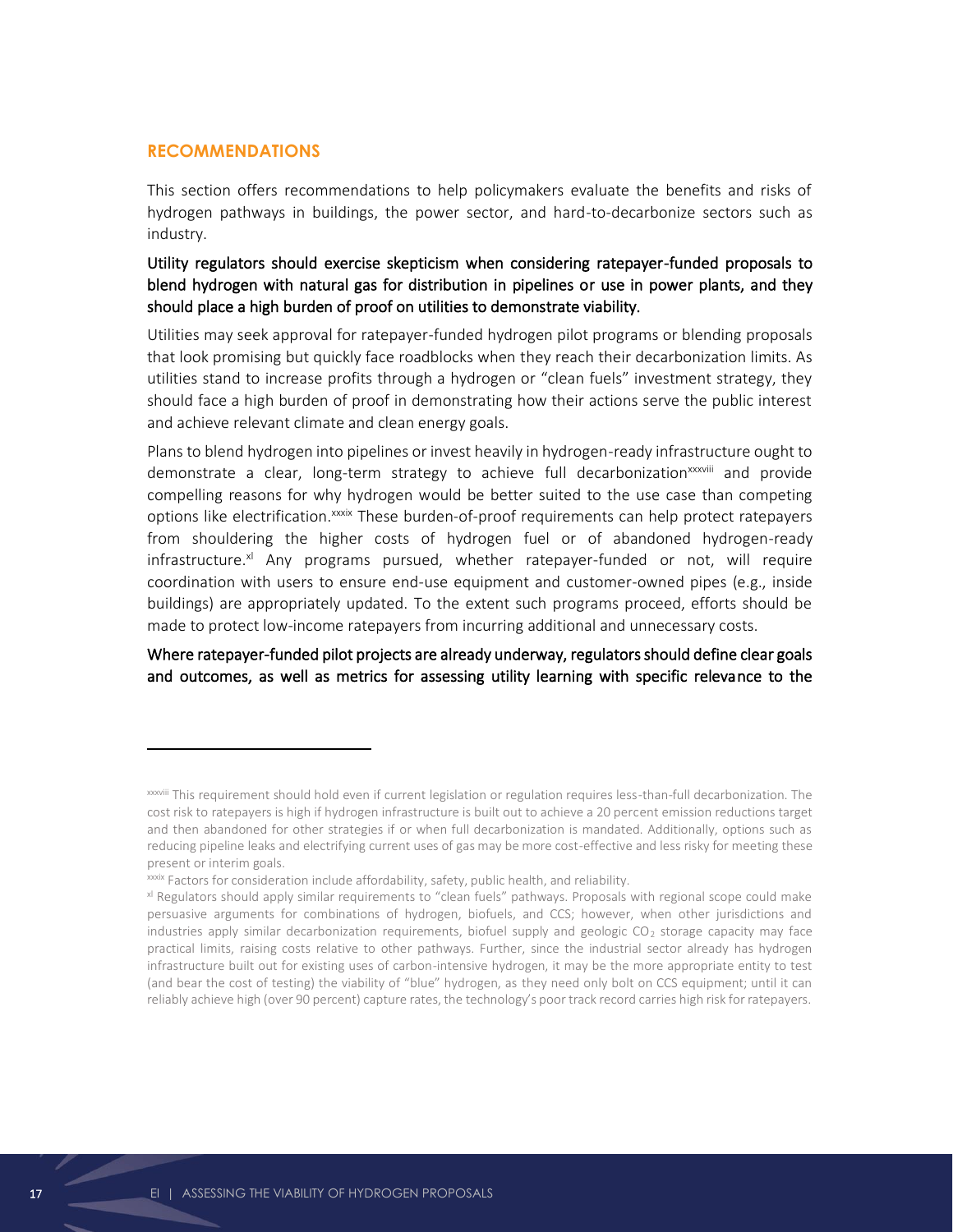## utility's jurisdiction. More general research is better suited for the federal government and private investors.

Ratepayer-funded pilots should provide meaningful insights and avoid costly dead-ends that delay more substantive action for reducing GHG emissions. For pilots already underway, regulators and their utilities should establish clear goals and outcomes, as well as concrete metrics that outline pilot program success and usefulness to guide a utility in next steps once the pilot is completed.

Pilot proposals for research and development of technologies that stand to benefit utility decarbonization plans, but are considered high risk, should be evaluated based on whether the utility is best positioned to pursue the research, or if another entity is better suited. For example, the U.S. Department of Energy is currently funding substantial research on hydrogen production, delivery, infrastructure, and storage, $74$  and is better poised to manage higher-risk technological studies that have scalable impacts on utilities across the country. Similarly, the IIJA has nearly \$10 billion earmarked for hydrogen research and development. If a utility wishes to proceed with higher-risk technological pilots or research, regulators should consider options other than ratepayer funding such as federal grants or public-private partnerships, so as not to saddle local utility customers with the costs of nationally relevant research and development.

## Regulators should look to proven, least-regrets alternatives to hydrogen that allow electric and gas utilities (and states) to meet their decarbonization targets.

Electric utility plans to support building electrification and deploy renewables and storage, as well as gas utility proposals to identify and seal methane leaks, all pose substantially lower stranded asset risk than green hydrogen. For example, electric heat pumps and induction stoves are mature technologies that leverage existing electric transmission and distribution networks. Outside of electrical panel and distribution network upgrades that also benefit existing electricity uses, each additional electric appliance reduces GHG emissions without locking jurisdictions into technological path-dependency. They are also proven decarbonization strategies as grid emissions continue to fall. These electrification investments represent low-hanging fruit where much progress can be made in the near-term, while longer-term issues, such as how to manage the broader transition of the gas distribution system, are fully considered and addressed thoughtfully.

State policymakers should explore using green hydrogen in the hardest-to-decarbonize sectors of the economy, such as industrial feedstocks, aviation, and marine shipping. Regulated utilities' role in supporting this effort might be best limited to providing clean electricity to these other sectors for electrolysis to produce green hydrogen.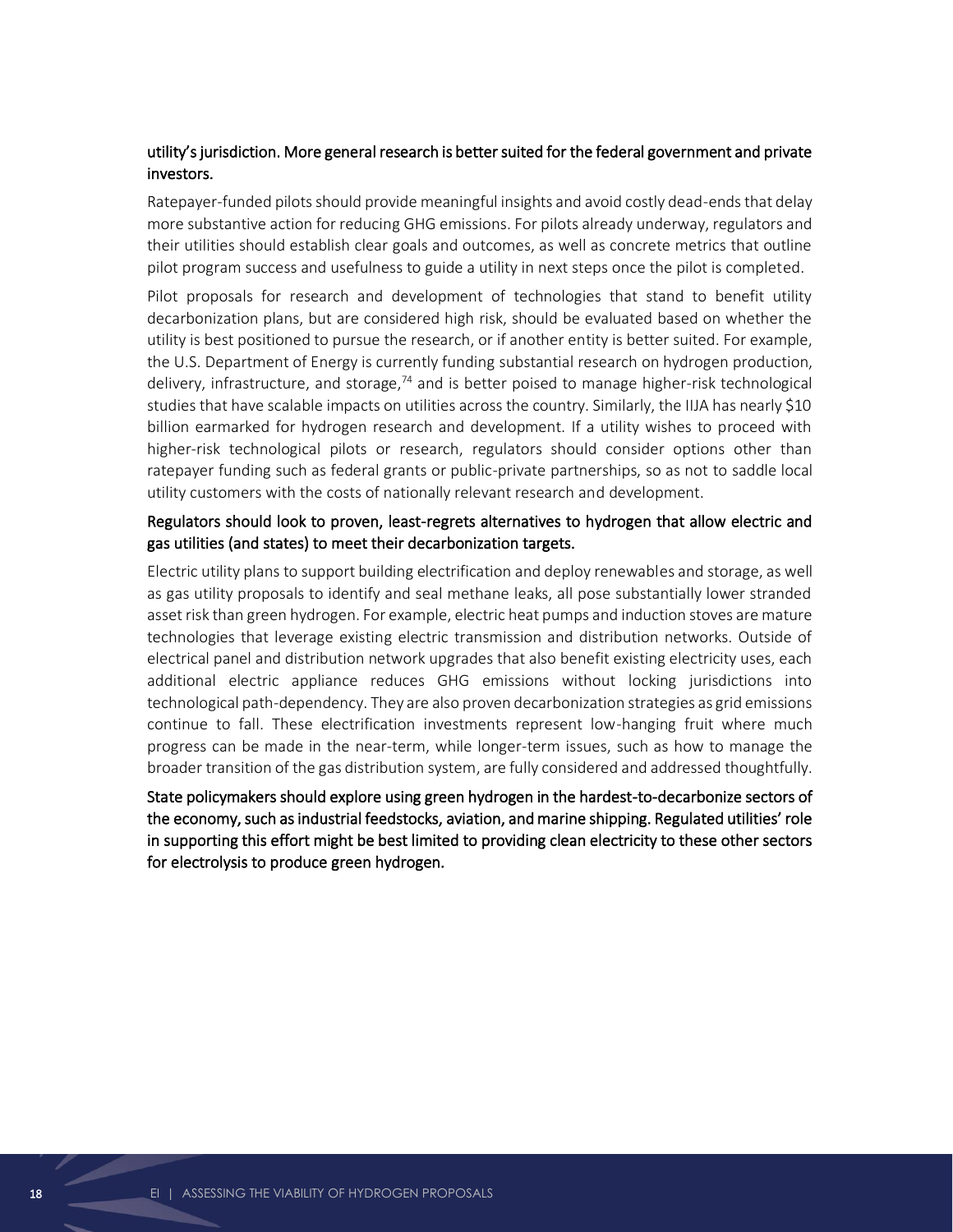Although green hydrogen is not a "silver bullet" decarbonization solution for all end-uses, it has high value applications where no viable alternatives exist,  $x_{i,75}$  meaning green hydrogen should be reserved for such applications. For example, there is currently no substitute for hydrogen to produce ammonia for use in chemical fertilizer<sup>76</sup>—responsible for about 2 million metric tons of hydrogen use in the U.S. annually,<sup>77</sup> nearly all of which is supplied via highly polluting processes.<sup>xlii</sup> Hydrogen may also be needed to decarbonize marine shipping and long-distance aviation, either directly or as an input to more dense fuels like ammonia and methanol.

Policymakers designing and implementing economy-wide decarbonization plans may want to create programs or provide funding to assess the viability of green hydrogen for use in these applications. However, decarbonizing these sectors does not require (nor would they benefit from) utilities blending hydrogen into natural gas distribution pipelines or building hydrogenready infrastructure to serve homes and businesses.<sup>xliii</sup> Furthermore, production of green hydrogen relies on renewable electricity, which has competing uses, making it inherently more resource-intensive than electrification.

Utility regulators could explore the merits of a utility's proposal to provide renewable electricity to green hydrogen producers for the fuel's use in hard-to-decarbonize sectors. For example, electric utilities could pilot special rates for ammonia producers (that currently use gray hydrogen) to electrolyze green hydrogen using low-cost renewable electricity.<sup>xliv</sup> In doing so, utilities could contract with flexible load industrial customers, which could bring grid benefits for all ratepayers.

xli President Biden's Buy Clean Task Force, announced in February 2022, is intended to spur decarbonization of the U.S. industrial sector, in part by replacing natural gas and coal with green hydrogen. Scott Waldman, "Biden Presses Industry, a Climate Laggard, to Decarbonize," *ClimateWire* 

<sup>(</sup>February 15, 2022), [https://subscriber.politicopro.com/article/eenews/2022/02/15/biden-to-federal-agencies-think](https://subscriber.politicopro.com/article/eenews/2022/02/15/biden-to-federal-agencies-think-green-when-you-buy-00008818)[green-when-you-buy-00008818.](https://subscriber.politicopro.com/article/eenews/2022/02/15/biden-to-federal-agencies-think-green-when-you-buy-00008818)

xlii Steam methane reforming uses steam–typically generated from burning natural gas–to strip hydrogen from another stream of natural gas. U.S. Department of Energy Hydrogen and Fuel Cell Technologies Office, "Hydrogen Production: Natural Gas Reforming," [https://www.energy.gov/eere/fuelcells/hydrogen-production-natural-gas-reforming.](https://www.energy.gov/eere/fuelcells/hydrogen-production-natural-gas-reforming)

xliii Aviation, shipping, and larger industrial facilities all have such high energy demands that may make it more economic to electrolyze green hydrogen on site (or have it transported via an industrial-grade hydrogen-ready pipeline from a nearby hydrogen production facility). In general, industrial facilities may not be capable of handling even low blends (less than 20 percent) of hydrogen without replacing equipment. In the long term, narrow opportunities may exist to build hydrogen-capable pipelines to supply th[e relatively few](https://www.eia.gov/todayinenergy/detail.php?id=44577) industrial facilities served by local distribution companies (which in turn are clustered via municipal zoning requirements) or a targeted network of fuel cells (to back up critical facilities or microgrids); however, these prospects are limited, may circumstantially be better served by transporting compressed or liquified hydrogen by truck, and do not justify building or upgrading a vast pipeline network capable of supplying homes and businesses. U.S. Energy Information Administration, "U.S. Homes and Businesses Receive Natural Gas Mostly from Local Distribution Companies"

<sup>(</sup>July 31, 2020), [https://www.eia.gov/todayinenergy/detail.php?id=44577.](https://www.eia.gov/todayinenergy/detail.php?id=44577)

xliv Substituting green hydrogen for "gray" hydrogen in existing industrial processes supports a clear decarbonization pathway (making it less risky than hydrogen blending pathways that may be upended by electrification) and has a clear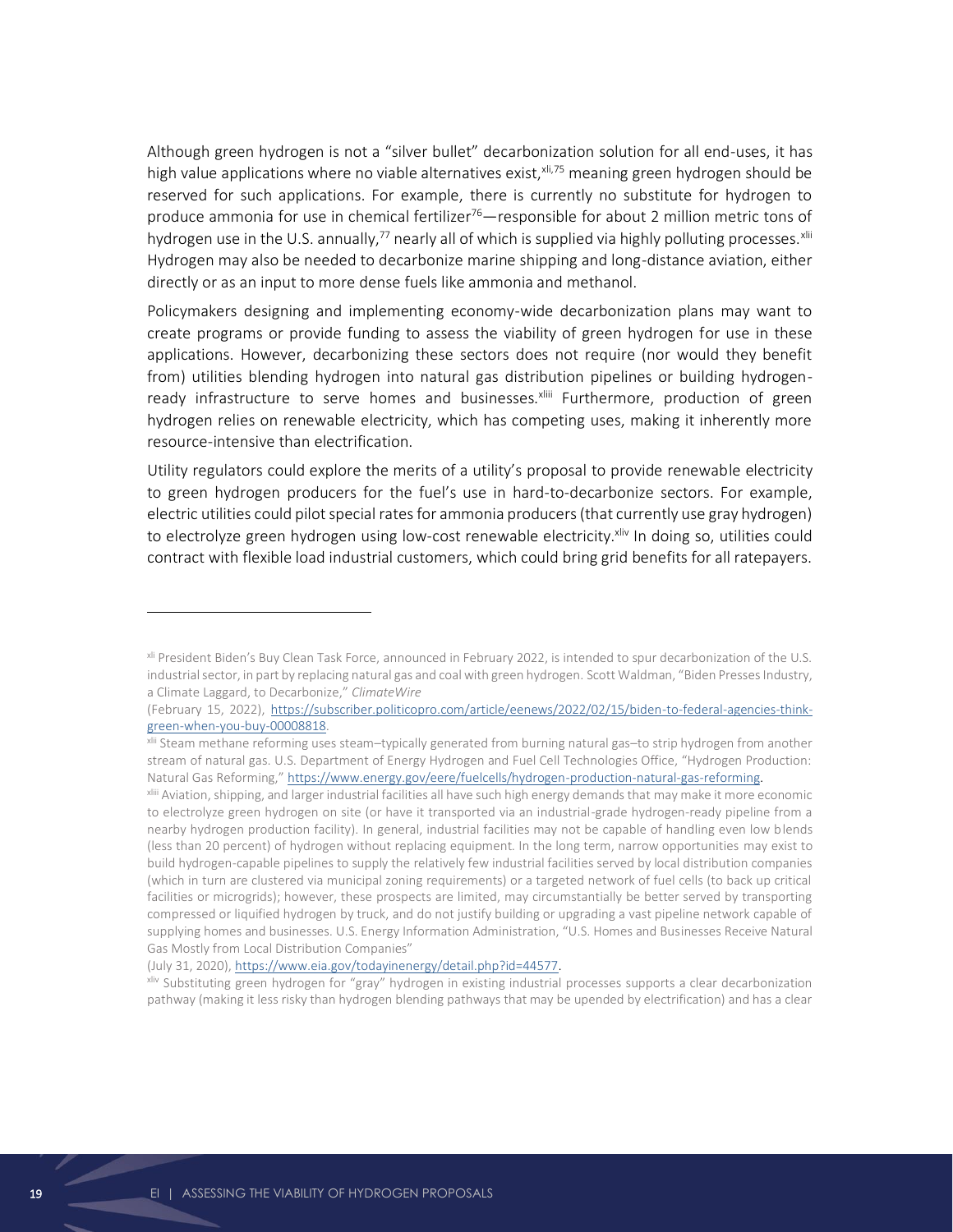In conclusion, state utility regulators and policymakers should require a high burden of proof from utilities to demonstrate the value, scalability, cost-effectiveness, and environmental justice impacts of any hydrogen program or proposal. And, given the imperative to decarbonize all sectors of the economy as swiftly as possible, green hydrogen should be reserved for highest value applications for the fuel where no viable alternatives exist.

#### **Notes**

 $1$  Tim Siccion and Tom DiChristopher, "US Hydrogen Pilot Projects Build up as Gas Utilities Seek Low-Carbon Future" *S&P Global Market Intelligence* (October 8, 2021)[, https://www.spglobal.com/marketintelligence/en/news](https://www.spglobal.com/marketintelligence/en/news-insights/latest-news-headlines/us-hydrogen-pilot-projects-build-up-as-gas-utilities-seek-low-carbon-future-65570349)[insights/latest-news-headlines/us-hydrogen-pilot-projects-build-up-as-gas-utilities-seek-low-carbon-future-65570349.](https://www.spglobal.com/marketintelligence/en/news-insights/latest-news-headlines/us-hydrogen-pilot-projects-build-up-as-gas-utilities-seek-low-carbon-future-65570349) <sup>2</sup> U.S. Department of Energy Hydrogen and Fuel Cell Technologies Office, "Hydrogen Fuel Basics," [https://www.energy.gov/eere/fuelcells/hydrogen-fuel-basics.](https://www.energy.gov/eere/fuelcells/hydrogen-fuel-basics)  <sup>3</sup> Mark F. Ruth et al., "The Technical and Economic Potential of the H2@Scale Concept within the United States" NREL/TP-6A20-77610 (October 2020), [https://www.nrel.gov/docs/fy21osti/77610.pdf,](https://www.nrel.gov/docs/fy21osti/77610.pdf) Table ES-1. <sup>4</sup> U.S. Department of Energy Hydrogen and Fuel Cell Technologies Office, "Hydrogen Production," [https://www.energy.gov/eere/fuelcells/hydrogen-production.](https://www.energy.gov/eere/fuelcells/hydrogen-production) <sup>5</sup> Siccion and DiChristopher, "US Hydrogen Pilot Projects Build up as Gas Utilities Seek Low-Carbon Future." <sup>6</sup> Tom DiChristopher, "New Jersey Resources Starts up 1st East Coast Green Hydrogen Blending Project," *S&P Global Market Intelligence* (November 10, 2021)[, https://www.spglobal.com/marketintelligence/en/news-insights/latest](https://www.spglobal.com/marketintelligence/en/news-insights/latest-news-headlines/new-jersey-resources-starts-up-1st-east-coast-green-hydrogen-blending-project-67570888)[news-headlines/new-jersey-resources-starts-up-1st-east-coast-green-hydrogen-blending-project-67570888.](https://www.spglobal.com/marketintelligence/en/news-insights/latest-news-headlines/new-jersey-resources-starts-up-1st-east-coast-green-hydrogen-blending-project-67570888) <sup>7</sup> Tom DiChristopher, "CenterPoint's Yearslong Push Yields RNG, Hydrogen Cost Recovery in Minnesota," *S&P Global Market Intelligence* (July 6, 2021)[, https://www.spglobal.com/marketintelligence/en/news-insights/latest-news](https://www.spglobal.com/marketintelligence/en/news-insights/latest-news-headlines/centerpoint-s-yearslong-push-yields-rng-hydrogen-cost-recovery-in-minnesota-65333173)[headlines/centerpoint-s-yearslong-push-yields-rng-hydrogen-cost-recovery-in-minnesota-65333173.](https://www.spglobal.com/marketintelligence/en/news-insights/latest-news-headlines/centerpoint-s-yearslong-push-yields-rng-hydrogen-cost-recovery-in-minnesota-65333173)  <sup>8</sup> Dan Aas and Michael O'Boyle, *You Get What You Pay For: Moving Toward Value in Utility Compensation* (June 2016), [https://energyinnovation.org/wp-content/uploads/2014/12/2016\\_Aas-OBoyle\\_Reg-Alternatives.pdf.](https://energyinnovation.org/wp-content/uploads/2014/12/2016_Aas-OBoyle_Reg-Alternatives.pdf) <sup>9</sup> Robert W. Howarth and Mark Z. Jacobson, "How Green Is Blue Hydrogen?" *Energy Science & Engineering* (August 12, 2021)[, https://doi.org/10.1002/ese3.956.](https://doi.org/10.1002/ese3.956)

outcome of reducing pollution (making it more beneficial than hydrogen blending pathways that increase NOx emissions for limited GHG emission reductions).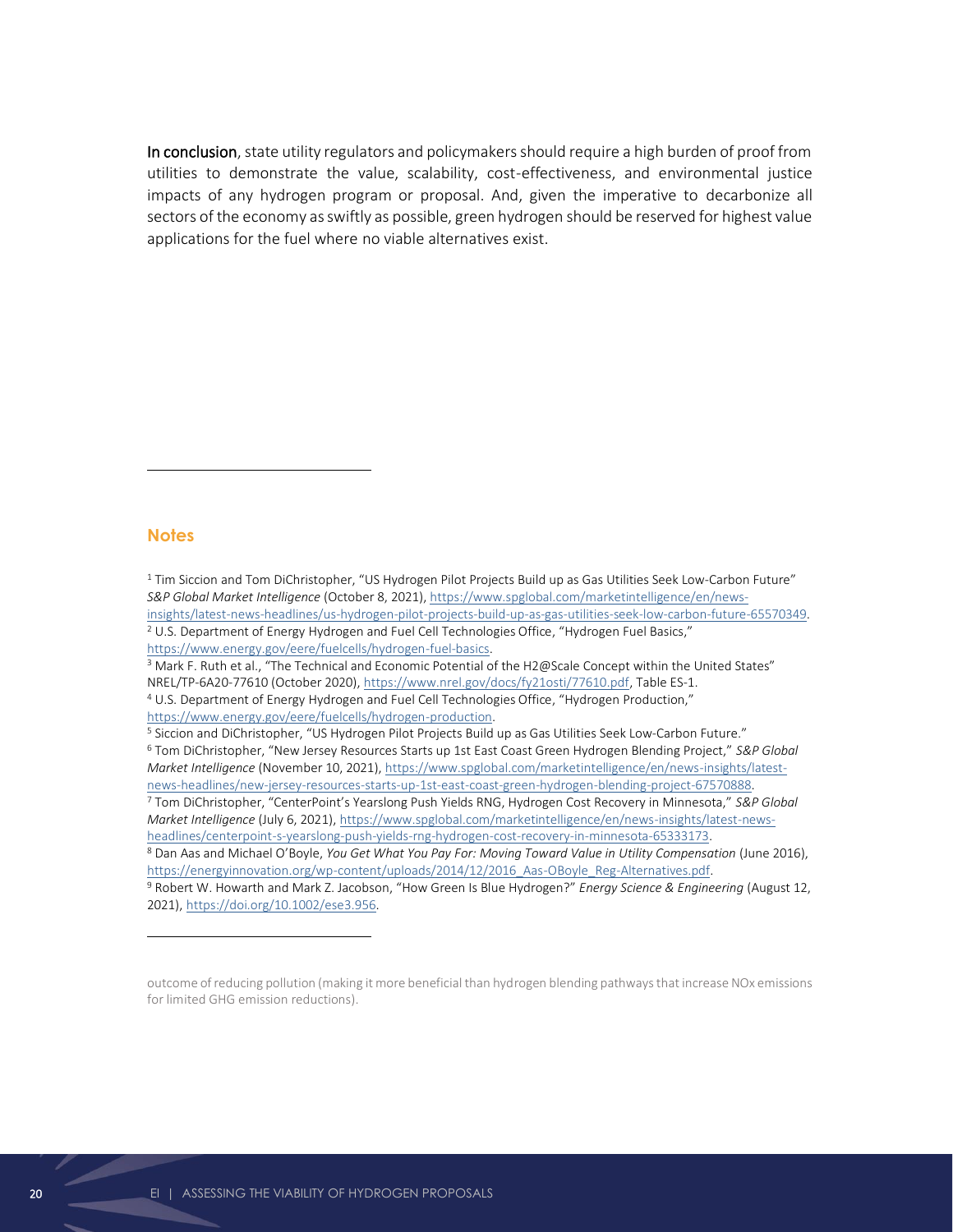<sup>10</sup> Thomas Longden et al., "'Clean' Hydrogen? – Comparing the Emissions and Costs of Fossil Fuel Versus Renewable Electricity Based Hydrogen," *Applied Energy* 306, part B (2022): 118145,

[https://doi.org/10.1016/j.apenergy.2021.118145.](https://doi.org/10.1016/j.apenergy.2021.118145)

<sup>11</sup> Jeffrey Rissman and Robbie Orvis, "Carbon Capture and Storage: An Expensive Option for Reducing U.S. CO2 Emissions," *Forbes* (May 3, 2017)[, https://www.forbes.com/sites/energyinnovation/2017/05/03/carbon-capture-and](https://www.forbes.com/sites/energyinnovation/2017/05/03/carbon-capture-and-storage-an-expensive-option-for-reducing-u-s-co2-emissions/?sh=7538d10d6482)[storage-an-expensive-option-for-reducing-u-s-co2-emissions/?sh=7538d10d6482.](https://www.forbes.com/sites/energyinnovation/2017/05/03/carbon-capture-and-storage-an-expensive-option-for-reducing-u-s-co2-emissions/?sh=7538d10d6482) 

<sup>12</sup> Robert W. Howarth and Mark Z. Jacobson, "How Green Is Blue Hydrogen?"

<sup>13</sup> David Schlissel et al., "Blue Hydrogen: Technology Challenges, Weak Commercial Prospects, and Not Green," Institute for Energy Economics and Financial Analysis (February 2022),

[http://ieefa.org/wp-content/uploads/2022/02/Blue-Hydrogen-Presentation\\_February-2022.pdf.](http://ieefa.org/wp-content/uploads/2022/02/Blue-Hydrogen-Presentation_February-2022.pdf)

<sup>14</sup> Monolith, "Monolith Clean Hydrogen," https://monolith-corp.com/clean-hydrogen.

<sup>15</sup> ScienceDirect, "Synthesis Gas," [https://www.sciencedirect.com/topics/earth-and-planetary-sciences/synthesis-gas.](https://www.sciencedirect.com/topics/earth-and-planetary-sciences/synthesis-gas)

<sup>16</sup> ScienceDirect, "Methanation," [https://www.sciencedirect.com/topics/earth-and-planetary-sciences/methanation.](https://www.sciencedirect.com/topics/earth-and-planetary-sciences/methanation) <sup>17</sup> National Renewable Energy Laboratory, *Energy Analysis: Biogas Potential in the United States*, NREL/FS-6A20-60178 (October 2013), [https://www.nrel.gov/docs/fy14osti/60178.pdf.](https://www.nrel.gov/docs/fy14osti/60178.pdf) 

<sup>18</sup> American Geosciences Institute, "What Is Renewable Natural Gas?" [https://www.americangeosciences.org/critical](https://www.americangeosciences.org/critical-issues/faq/what-renewable-natural-gas#:~:text=The%20National%20Renewable%20Energy%20Laboratory,current%20U.S.%20natural%20gas%20consumption)[issues/faq/what-renewable-natural-](https://www.americangeosciences.org/critical-issues/faq/what-renewable-natural-gas#:~:text=The%20National%20Renewable%20Energy%20Laboratory,current%20U.S.%20natural%20gas%20consumption)

[gas#:~:text=The%20National%20Renewable%20Energy%20Laboratory,current%20U.S.%20natural%20gas%20consum](https://www.americangeosciences.org/critical-issues/faq/what-renewable-natural-gas#:~:text=The%20National%20Renewable%20Energy%20Laboratory,current%20U.S.%20natural%20gas%20consumption) [ption.](https://www.americangeosciences.org/critical-issues/faq/what-renewable-natural-gas#:~:text=The%20National%20Renewable%20Energy%20Laboratory,current%20U.S.%20natural%20gas%20consumption)

<sup>19</sup> AP, "Water, Air Quality Fears Conflict with Pig Farms," CNBC (February 16, 2015),

[https://www.cnbc.com/2015/02/16/water-air-quality-fears-conflict-with-pig-farms.html.](https://www.cnbc.com/2015/02/16/water-air-quality-fears-conflict-with-pig-farms.html)

<sup>20</sup> Julia Kravchenko et al., "Mortality and Health Outcomes in North Carolina Communities Located in Close Proximity to Hog Concentrated Animal Feeding Operations," *North Carolina Medical Journal,* 79, no. 5 (September 2018): 278- 288, DOI[: https://doi.org/10.18043/ncm.79.5.278.](https://doi.org/10.18043/ncm.79.5.278)

<sup>21</sup> M. W. Melaina, O. Antonia, and M. Penev, *Blending Hydrogen into Natural Gas Pipeline Networks: A Review of Key Issues,* NREL/TP-5600-51995 (March 2013), [https://www.nrel.gov/docs/fy13osti/51995.pdf,](https://www.nrel.gov/docs/fy13osti/51995.pdf) Figure 4 page 7.

<sup>22</sup> Melaina, Antonia, and Penev, *Blending Hydrogen into Natural Gas Pipeline Networks: A Review of Key Issues*, Figure 4 page 7

<sup>23</sup> Melaina, Antonia, and Penev, *Blending Hydrogen into Natural Gas Pipeline Networks: A Review of Key Issues*, Appendix A pages 15 and 54.

<sup>24</sup> Siccion and DiChristopher, "US Hydrogen Pilot Projects Build up as Gas Utilities Seek Low-Carbon Future." <sup>25</sup> Southern California Gas Co., "SoCalGas Among First in the Nation to Test Hydrogen Blending in Real-World Infrastructure and Appliances in Closed Loop System" (September 30, 2021), [https://newsroom.socalgas.com/press-](https://newsroom.socalgas.com/press-release/socalgas-among-first-in-the-nation-to-test-hydrogen-blending-in-real-world)

[release/socalgas-among-first-in-the-nation-to-test-hydrogen-blending-in-real-world.](https://newsroom.socalgas.com/press-release/socalgas-among-first-in-the-nation-to-test-hydrogen-blending-in-real-world)

<sup>26</sup> Jochen Bard et al., "The Limitations of Hydrogen Blending in the European Gas Grid"

https://www.iee.fraunhofer.de/content/dam/iee/energiesystemtechnik/en/documents/Studies-

Reports/FINAL\_FraunhoferIEE\_ShortStudy\_H2\_Blending\_EU\_ECF\_Jan22.pdf

<sup>27</sup> U.S. Consumer Product Safety Commission, "Gas Ranges" (July 8, 2015), [https://www.cpsc.gov/Regulations-Laws--](https://www.cpsc.gov/Regulations-Laws--Standards/Voluntary-Standards/Gas-Ranges) [Standards/Voluntary-Standards/Gas-Ranges.](https://www.cpsc.gov/Regulations-Laws--Standards/Voluntary-Standards/Gas-Ranges) 

<sup>28</sup> H2 Hydrogen Tools, "Hydrogen Compared with Other Fuels," [https://h2tools.org/hydrogen-compared-other-fuels.](https://h2tools.org/hydrogen-compared-other-fuels) <sup>29</sup> John Guarco, Bob Langstine, and Michael Turner, *Practical Considerations for Firing Hydrogen Versus Natural Gas*, [https://cea.org.uk/practical-considerations-for-firing-hydrogen-versus-natural-gas/.](https://cea.org.uk/practical-considerations-for-firing-hydrogen-versus-natural-gas/)

<sup>30</sup> ScienceDirect, "Flashback," [https://www.sciencedirect.com/topics/engineering/flashback.](https://www.sciencedirect.com/topics/engineering/flashback)

<sup>31</sup> Occupational Health and Safety Administration, "Hydrogen Fuel Cells: Fire and Explosion," [https://www.osha.gov/green-jobs/hydrogen/fire-explosion.](https://www.osha.gov/green-jobs/hydrogen/fire-explosion)

<sup>32</sup> John Guarco, Bob Langstine, and Michael Turner, *Practical Considerations for Firing Hydrogen Versus Natural Gas*, [https://cea.org.uk/practical-considerations-for-firing-hydrogen-versus-natural-gas/.](https://cea.org.uk/practical-considerations-for-firing-hydrogen-versus-natural-gas/)

<sup>33</sup> U.S. Environmental Protection Agency Region 1, "Nitrogen Oxides (NOx) Control Regulations," [https://www3.epa.gov/region1/airquality/nox.html.](https://www3.epa.gov/region1/airquality/nox.html)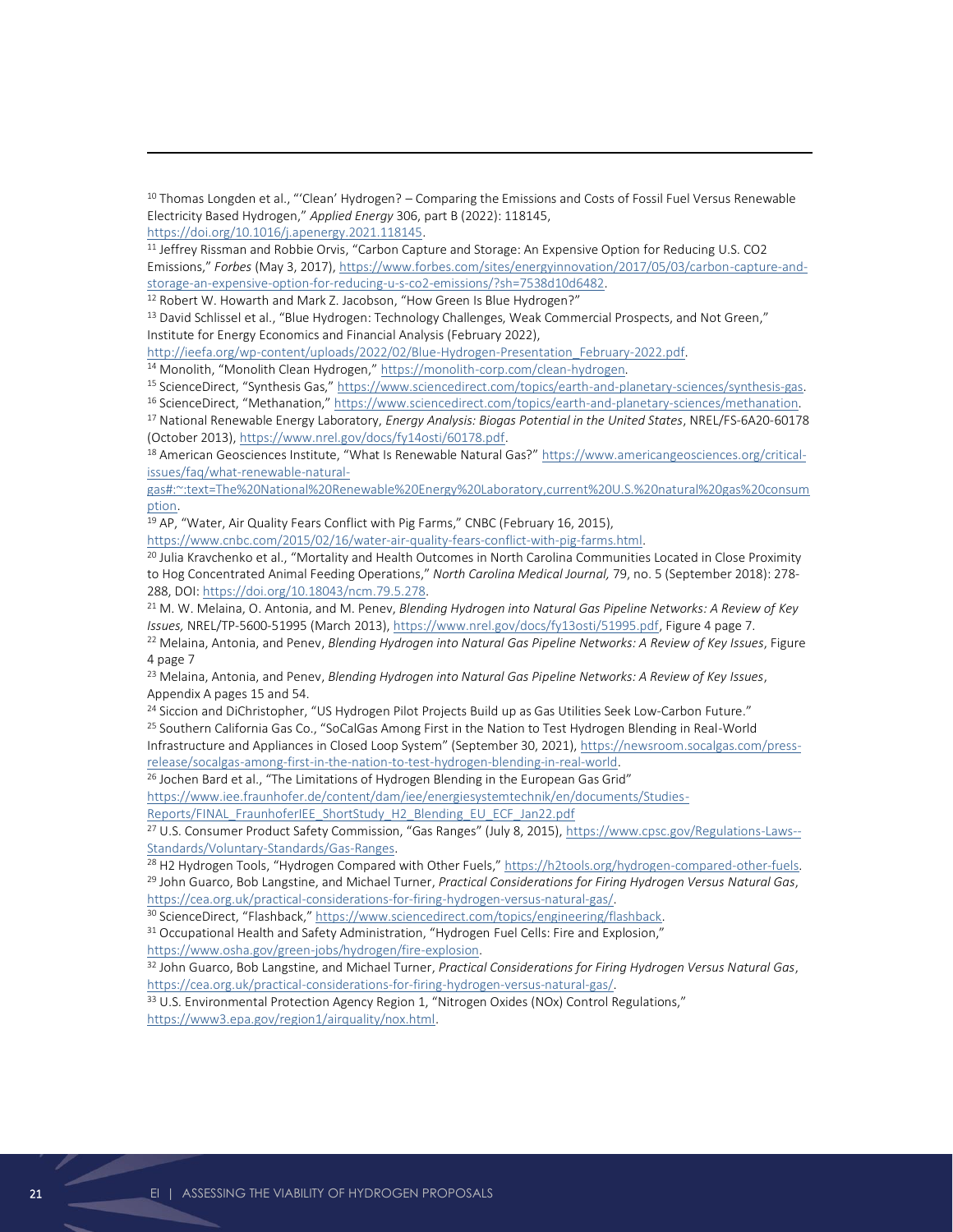<sup>34</sup> Lew Milford et al., "Hydrogen Hype in the Air," *Clean Energy Group Blog* (December 14, 2020), [https://www.cleanegroup.org/hydrogen-hype-in-the-air.](https://www.cleanegroup.org/hydrogen-hype-in-the-air)

<sup>35</sup> Emily Holden, "Gas Stoves Making Indoor Air up to Five Times Dirtier than Outdoor Air, Report Finds," *The Guardian* (May 5, 2020), [https://www.theguardian.com/environment/2020/may/05/gas-stoves-air-pollution-environment.](https://www.theguardian.com/environment/2020/may/05/gas-stoves-air-pollution-environment) <sup>36</sup> Weiwei Lin, Bert Brunekreef, and Ulrike Gehring, "Meta-Analysis of the Effects of Indoor Nitrogen Dioxide and Gas Cooking on Asthma and Wheeze in Children," *International Journal of Epidemiology*, 42, no. 6 (December 2013): 1724–1737, [https://doi.org/10.1093/ije/dyt150,](https://doi.org/10.1093/ije/dyt150) page 1728

<sup>37</sup> Jonathan Mingle, "Why Experts Are Sounding the Alarm About the Hidden Dangers of Gas Stoves," *Quartz* (December 4, 2020)[, https://qz.com/1941254/experts-are-sounding-the-alarm-about-the-dangers-of-gas-stoves/.](https://qz.com/1941254/experts-are-sounding-the-alarm-about-the-dangers-of-gas-stoves/) <sup>38</sup> U.S. Department of Energy Hydrogen and Fuel Cell Technologies Office, "Hydrogen Pipelines," [https://www.energy.gov/eere/fuelcells/hydrogen-pipelines.](https://www.energy.gov/eere/fuelcells/hydrogen-pipelines)

<sup>39</sup> U.S. Energy Information Administration, "Natural Gas Explained: Natural Gas Pipelines" (November 5, 2021), [https://www.eia.gov/energyexplained/natural-gas/natural-gas-pipelines.php.](https://www.eia.gov/energyexplained/natural-gas/natural-gas-pipelines.php)

<sup>40</sup> Jan Rosenow and Louise Sunderland, "Pipe Dream: Alleviating Energy Poverty with Hydrogen," *Regulatory Assistance Project Blog* (April 21, 2021)[, https://www.raponline.org/blog/pipe-dream-alleviating-energy-poverty](https://www.raponline.org/blog/pipe-dream-alleviating-energy-poverty-hydrogen/)[hydrogen/.](https://www.raponline.org/blog/pipe-dream-alleviating-energy-poverty-hydrogen/)

<sup>41</sup> U.S. Department of Energy Hydrogen and Fuel Cell Technologies Office, "Hydrogen Pipelines."

42 U.S. Energy Information Administration, "One in Four U.S. Homes Is All Electric" (May 1, 2019), [https://www.eia.gov/todayinenergy/detail.php?id=39293.](https://www.eia.gov/todayinenergy/detail.php?id=39293)

<sup>43</sup> Pecan Street, *Addressing an Electrification Roadblock: Residential Electric Panel Capacity*,

[https://www.pecanstreet.org/panel-size-paper-update/,](https://www.pecanstreet.org/panel-size-paper-update/) page 1

<sup>44</sup> World Bank, "Access to Electricity (% of Population) – United States,"

[https://data.worldbank.org/indicator/EG.ELC.ACCS.ZS?locations=US.](https://data.worldbank.org/indicator/EG.ELC.ACCS.ZS?locations=US) 

<sup>45</sup> David Farnsworth, "We All Wish We Were More Flexible: Electrification Load as a Grid Flexibility Resource," *Regulatory Assistance Project Blog* (August 21, 2018), [https://www.raponline.org/blog/we-all-wish-we-were-more](https://www.raponline.org/blog/we-all-wish-we-were-more-flexible-electrification-load-as-a-grid-flexibility-resource/)[flexible-electrification-load-as-a-grid-flexibility-resource/.](https://www.raponline.org/blog/we-all-wish-we-were-more-flexible-electrification-load-as-a-grid-flexibility-resource/)

<sup>46</sup> Goldman School of Public Policy, University of California, Berkeley, *The 2035 Report* (April 2021), [http://www.2035report.com/transportation/wp-content/uploads/2020/05/2035Report2.0-](http://www.2035report.com/transportation/wp-content/uploads/2020/05/2035Report2.0-1.pdf?hsCtaTracking=544e8e73-752a-40ee-b3a5-90e28d5f2e18%7C81c0077a-d01d-45b9-a338-fcaef78a20e7)

[1.pdf?hsCtaTracking=544e8e73-752a-40ee-b3a5-90e28d5f2e18%7C81c0077a-d01d-45b9-a338-fcaef78a20e7.](http://www.2035report.com/transportation/wp-content/uploads/2020/05/2035Report2.0-1.pdf?hsCtaTracking=544e8e73-752a-40ee-b3a5-90e28d5f2e18%7C81c0077a-d01d-45b9-a338-fcaef78a20e7) 

<sup>47</sup> Jan Rosenow, "Heating homes with hydrogen: Are we being sold a pup?" *Regulatory Assistance Project* Blog (September 30, 2020), https://www.raponline.org/blog/heating-homes-with-hydrogen-are-we-being-sold-a-pup/ 48 U.S. Department of Energy Energy Saver, "Heat Pump Systems," [https://www.energy.gov/energysaver/heat-pump](https://www.energy.gov/energysaver/heat-pump-systems)[systems.](https://www.energy.gov/energysaver/heat-pump-systems)

<sup>49</sup> Michael Gartman and Amar Shah, *Heat Pumps: A Practical Solution for Cold Climates* (December 10, 2020), [https://rmi.org/heat-pumps-a-practical-solution-for-cold-climates/.](https://rmi.org/heat-pumps-a-practical-solution-for-cold-climates/)

<sup>50</sup> Claire McKenna, Amar Shah, and Mark Silberg, *It's Time to Incentivize Residential Heat Pumps* (June 8, 2020), [https://rmi.org/its-time-to-incentivize-residential-heat-pumps/.](https://rmi.org/its-time-to-incentivize-residential-heat-pumps/)

<sup>51</sup> Micah Sweeney, Jeff Dols, Brian Fortenbery, and Frank Sharp, *Induction Cooking Technology Design and Assessment* (2014)[, https://www.aceee.org/files/proceedings/2014/data/papers/9-702.pdf.](https://www.aceee.org/files/proceedings/2014/data/papers/9-702.pdf)

<sup>52</sup> Jeff St. John, "Report: Renewables Are Suffering From Broken US Transmission Policy" *GreenTech Media* (January 12, 2021), [https://www.greentechmedia.com/articles/read/report-renewables-are-suffering-from-broken-u.s](https://www.greentechmedia.com/articles/read/report-renewables-are-suffering-from-broken-u.s-transmission-policy)[transmission-policy.](https://www.greentechmedia.com/articles/read/report-renewables-are-suffering-from-broken-u.s-transmission-policy) 

<sup>53</sup> Jan Rosenow, "15 independent studies on the role of hydrogen for heating buildings," LinkedIn Post accessed March 2022[, https://www.linkedin.com/posts/janrosenow\\_hydrogen-heating-studies-activity-](https://www.linkedin.com/posts/janrosenow_hydrogen-heating-studies-activity-6893841727841464320-SC6l/?utm_source=linkedin_share&utm_medium=member_desktop_web)

[6893841727841464320-SC6l/?utm\\_source=linkedin\\_share&utm\\_medium=member\\_desktop\\_web.](https://www.linkedin.com/posts/janrosenow_hydrogen-heating-studies-activity-6893841727841464320-SC6l/?utm_source=linkedin_share&utm_medium=member_desktop_web) <sup>54</sup> Avg. Annual Energy Cost for the United States based on heating fuel type, accessed March 2022. https://www.energy.gov/eere/slsc/maps/lead-tool.

55 Energy and Policy Institute, "List of Deceptive RNG and Hydrogen Projects Proposed by Utilities," [https://www.energyandpolicy.org/gas-utilities-greenwashing-to-expand-fossil-fuels-rng-hydrogen/deceptive-projects](https://www.energyandpolicy.org/gas-utilities-greenwashing-to-expand-fossil-fuels-rng-hydrogen/deceptive-projects-renewable-natural-gas-hydrogen-utilities/)[renewable-natural-gas-hydrogen-utilities/.](https://www.energyandpolicy.org/gas-utilities-greenwashing-to-expand-fossil-fuels-rng-hydrogen/deceptive-projects-renewable-natural-gas-hydrogen-utilities/)